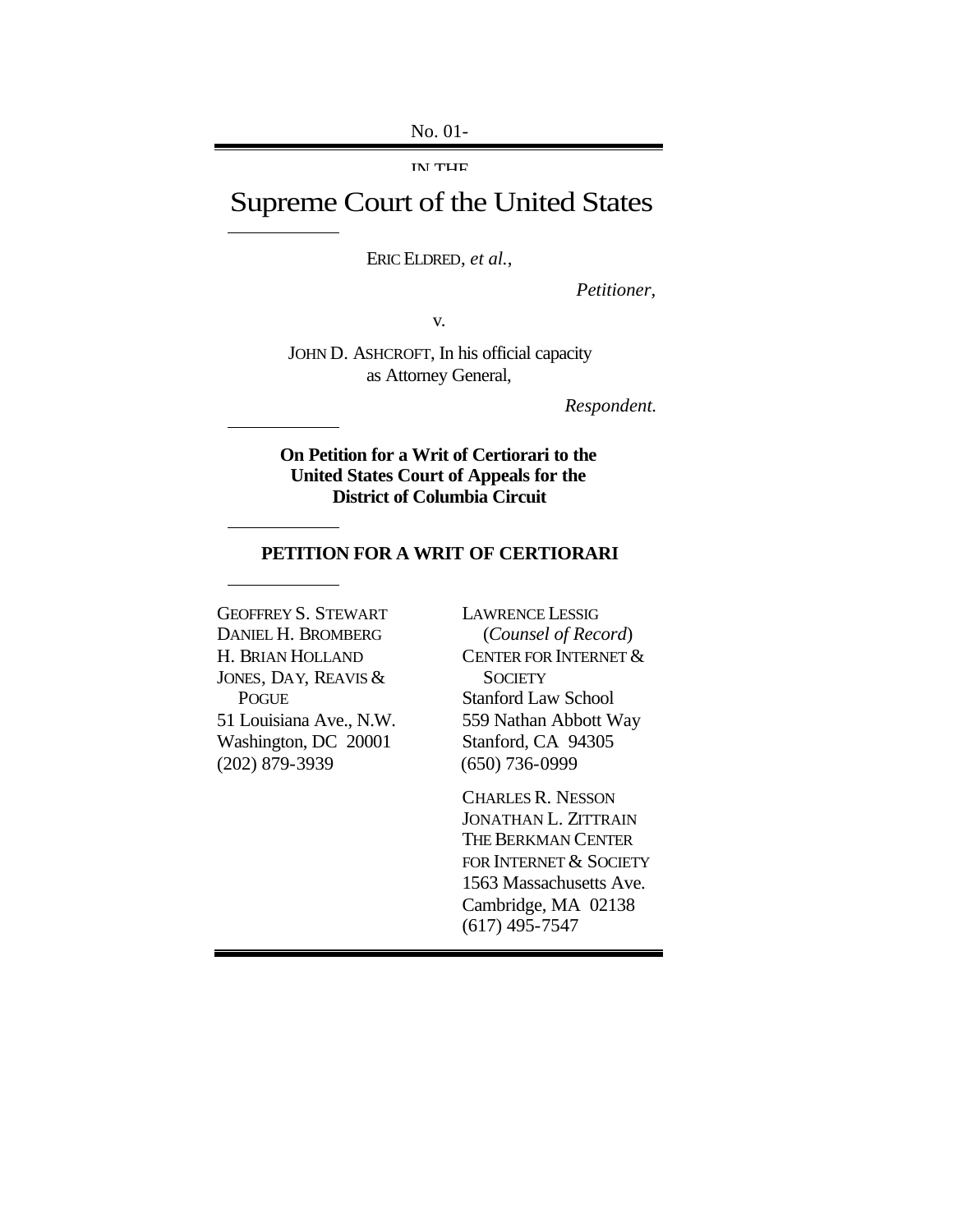# **QUESTIONS PRESENTED**

- Did the D.C. Circuit err in holding that Congress has the power under the Copyright Clause to extend retrospectively the term of existing copyrights?
- Is a law that extends the term of existing and future copyrights "categorically immune from challenge[] under the First Amendment"?
- May a circuit court consider arguments raised by *amici*, different from arguments raised by a party, on a claim properly raised by a party?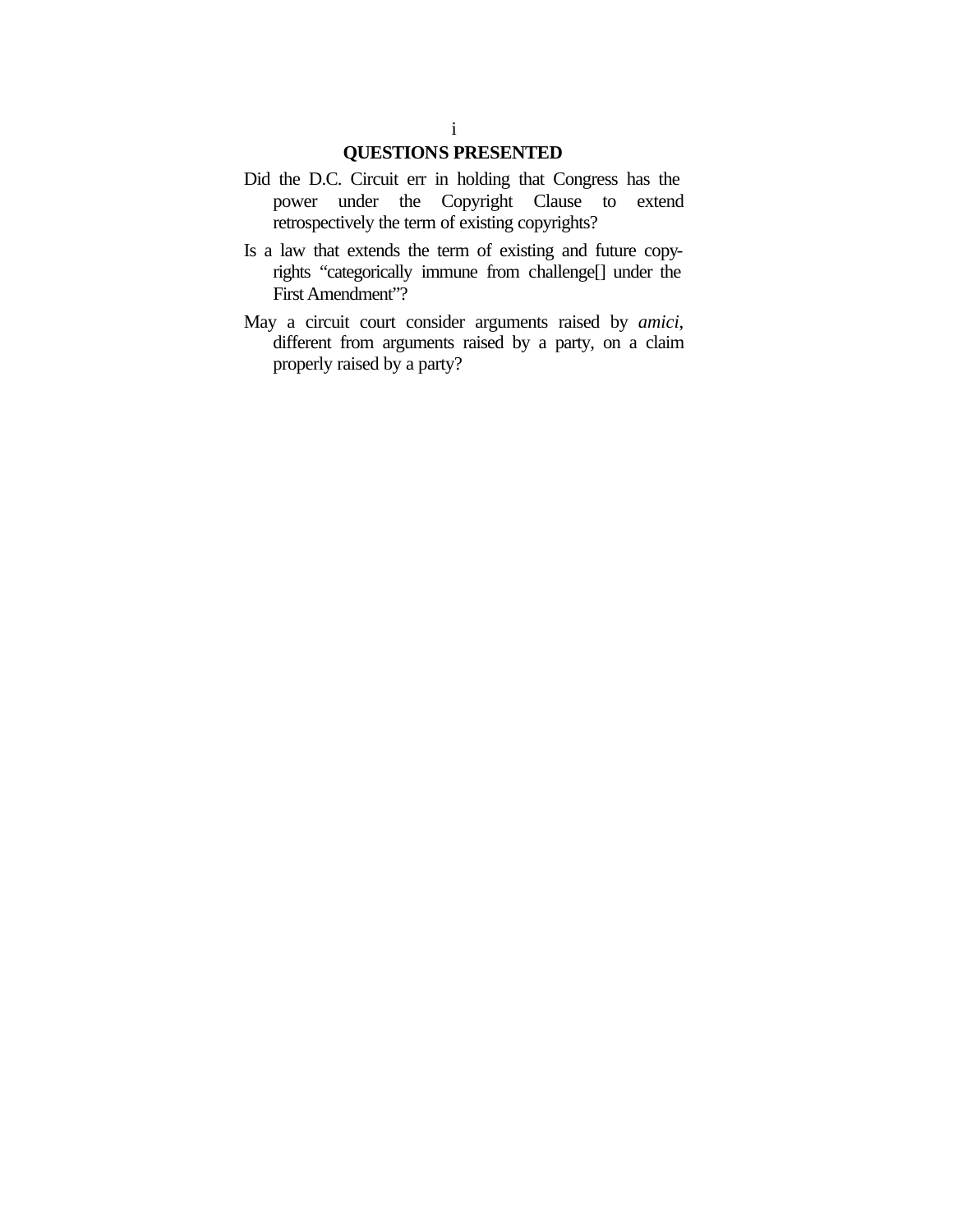### **PARTIES TO THE PROCEEDINGS AND CORPORATE DISCLOSURE STATEMENT**

The parties to the proceedings in the United States Court of Appeals for the District of Columbia Circuit were petitioners Eric Eldred, Eldritch Press, Higginson Book Company, Jill A. Crandall, Tri-Horn International, Luck's Music Library, Inc., Edwin F. Kalmus & Co., Inc., American Film Heritage Association, Moviecraft, Inc., Dover Publications, Inc., and Copyright's Commons, and Janet Reno in her official capacity as Attorney General of the United States and her successor, John D. Ashcroft. None of these parties is either publicly held or affiliated with an entity that is so held. The Eagle Forum Education and Legal Defense Fund, L. Ray Patterson, Laura N. Gasaway, and Edward Walterscheid, as well as the Sherwood Anderson Literary Estate Trust, Sherwood Anderson Foundation, the American Society of Composers, Authors, and Publishers, AmSong, Inc., the Association of American Publishers, Inc., Broadcast Music, Inc., the Motion Picture Association of America, the National Music Publishers' Association, Inc., the Recording Industry Association of America, Inc., and the Songwriters Guild of America appeared as *amici curiae* in the Court of Appeals.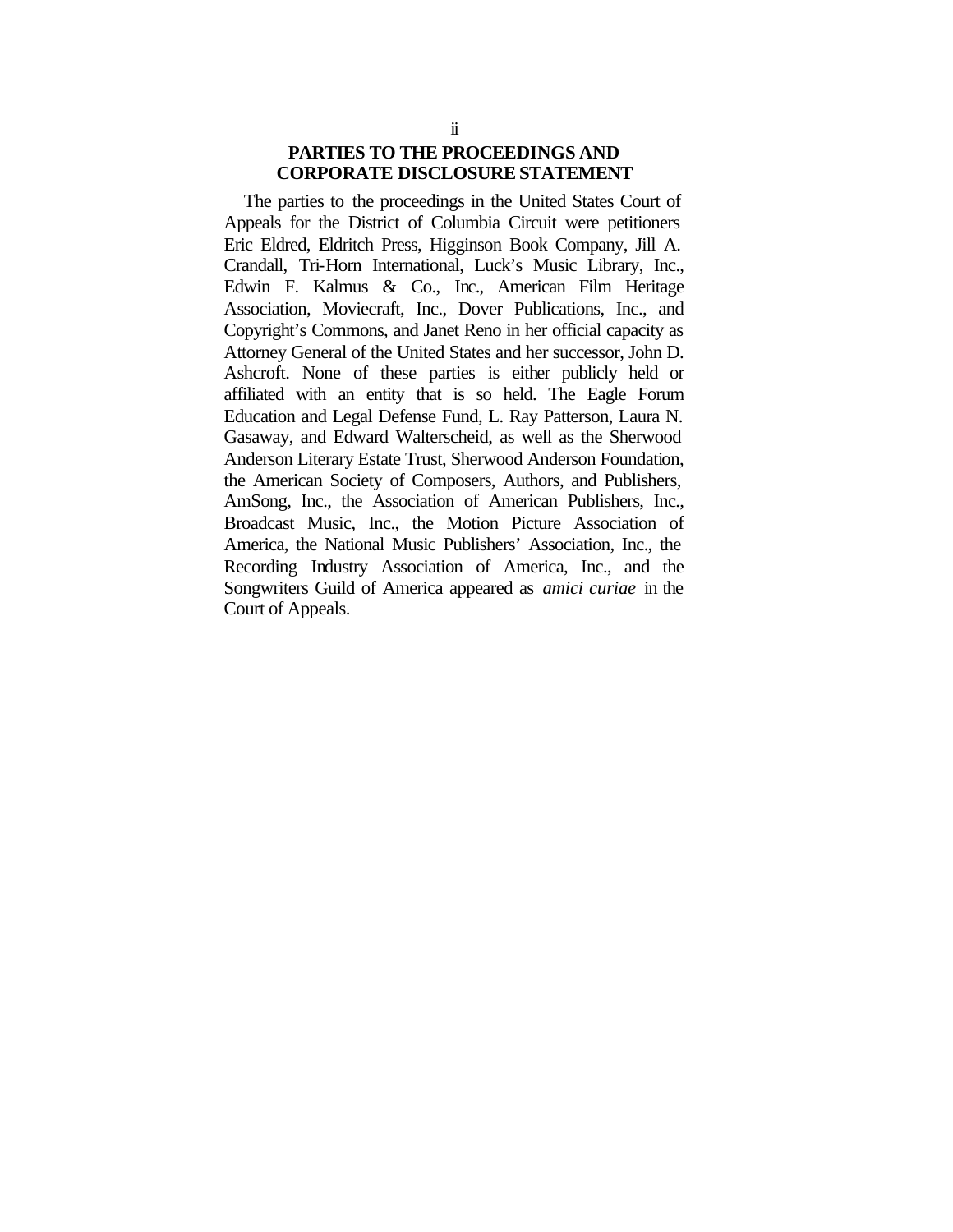| PARTIES TO THE PROCEEDINGS AND CORPORATE                                                                                                                                      |
|-------------------------------------------------------------------------------------------------------------------------------------------------------------------------------|
|                                                                                                                                                                               |
|                                                                                                                                                                               |
|                                                                                                                                                                               |
| CONSTITUTIONAL AND STATUTORY PROVISIONS                                                                                                                                       |
|                                                                                                                                                                               |
|                                                                                                                                                                               |
| THIS COURT SHOULD GRANT CERTIORARI<br>L.<br>TO RESOLVE A CONFLICT IN THE CIRCUITS<br>ABOUT THE LIMITS ON CONGRESS' POWER<br>UNDER THE COPYRIGHT AND PATENT                    |
| A. The Decision Below Conflicts With Authority                                                                                                                                |
| The Decision Below Conflicts With The Rule<br>B.<br>Of The Fifth Circuit And With Authority From                                                                              |
| THIS COURT SHOULD GRANT CERTIORARI<br>$\Pi$ .<br>TO RESOLVE A CONFLICT IN THE CIRCUITS<br>ABOUT THE RELATIONSHIP BETWEEN CONGRESS'<br>COPYRIGHT POWER AND THE RESTRICTIONS OF |
| A. The D.C. Circuit Has Mistakenly Expanded<br>The Reach Of This Court's Decision In Harper                                                                                   |
| B. The Opinion Below Conflicts With The Rule Of The                                                                                                                           |
|                                                                                                                                                                               |

iii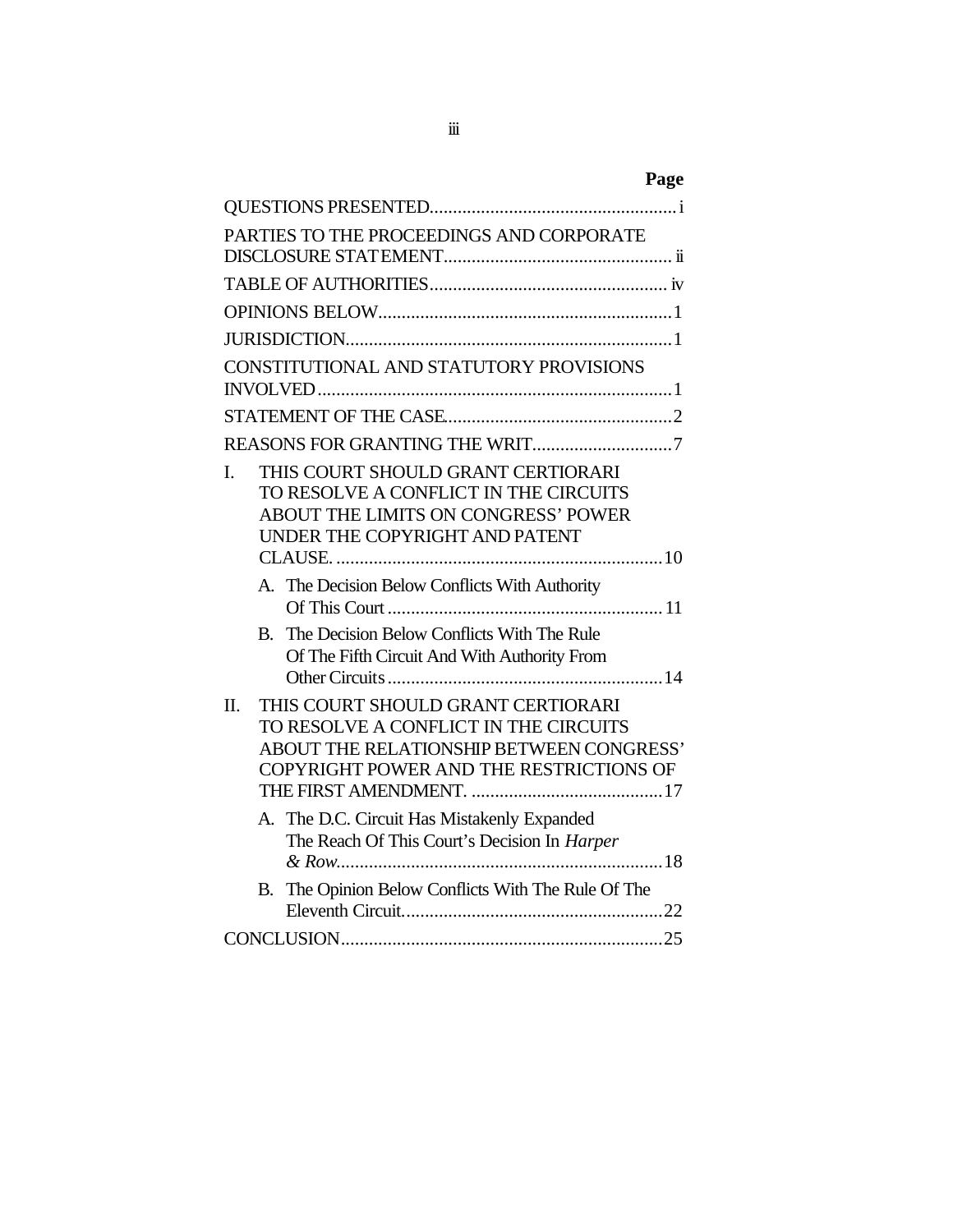# iv **TABLE OF AUTHORITIES**

# **Page**

### **Cases**

| A&M Records, Inc. v. Napster, Inc.,                         |
|-------------------------------------------------------------|
| 239 F.3d 1004 (9th Cir. 2001)                               |
| Aalmuhammed v. Lee, 202 F.3d 1227 (9th Cir. 1999) 15        |
| Ashwander v. Tennessee Valley Auth.,                        |
|                                                             |
| Bartnicki v. Vopper, 121 S. Ct. 1753 (2001) 18              |
| Blatchford v. Native Village of Noatak,                     |
|                                                             |
| Bonito Boats, Inc. v. Thunder Craft Boats, Inc.,            |
|                                                             |
|                                                             |
| CBS Broad., Inc. v. EchoStar Communications Corp.,          |
| No. 00-15378, 2001 WL 1081599 (11th Cir.                    |
|                                                             |
| Cable/Home Comm. Co. v. Network Prod., Inc.,                |
|                                                             |
| Consumers Union of United States v. New Regina              |
|                                                             |
| Dallas Cowboys Cheerleaders, Inc. v. Scoreboard             |
|                                                             |
| Denver Area Educ. Telecomms. Consortium v. FCC,             |
| 518 U.S. 727 (1996)<br>. 22                                 |
| Erickson v. Trinity Theatre, 3 F.3d 1061 (7th Cir. 1994) 16 |
| Feist Publ'ns v. Rural Tel. Ser. Co., 499 U.S. 340          |
|                                                             |
|                                                             |
| Frantz Mfg. Co. v. Phenix Mfg. Co., 457 F.2d 314            |
|                                                             |
| Gates Rubber Co. v. Bando Chem. Indus.,                     |
|                                                             |
| Georgia Television Co. v. TV News Clips of Atlanta,         |
|                                                             |
| Graham v. John Deere Co., 383 U.S. 1 (1966) 8, 12, 13       |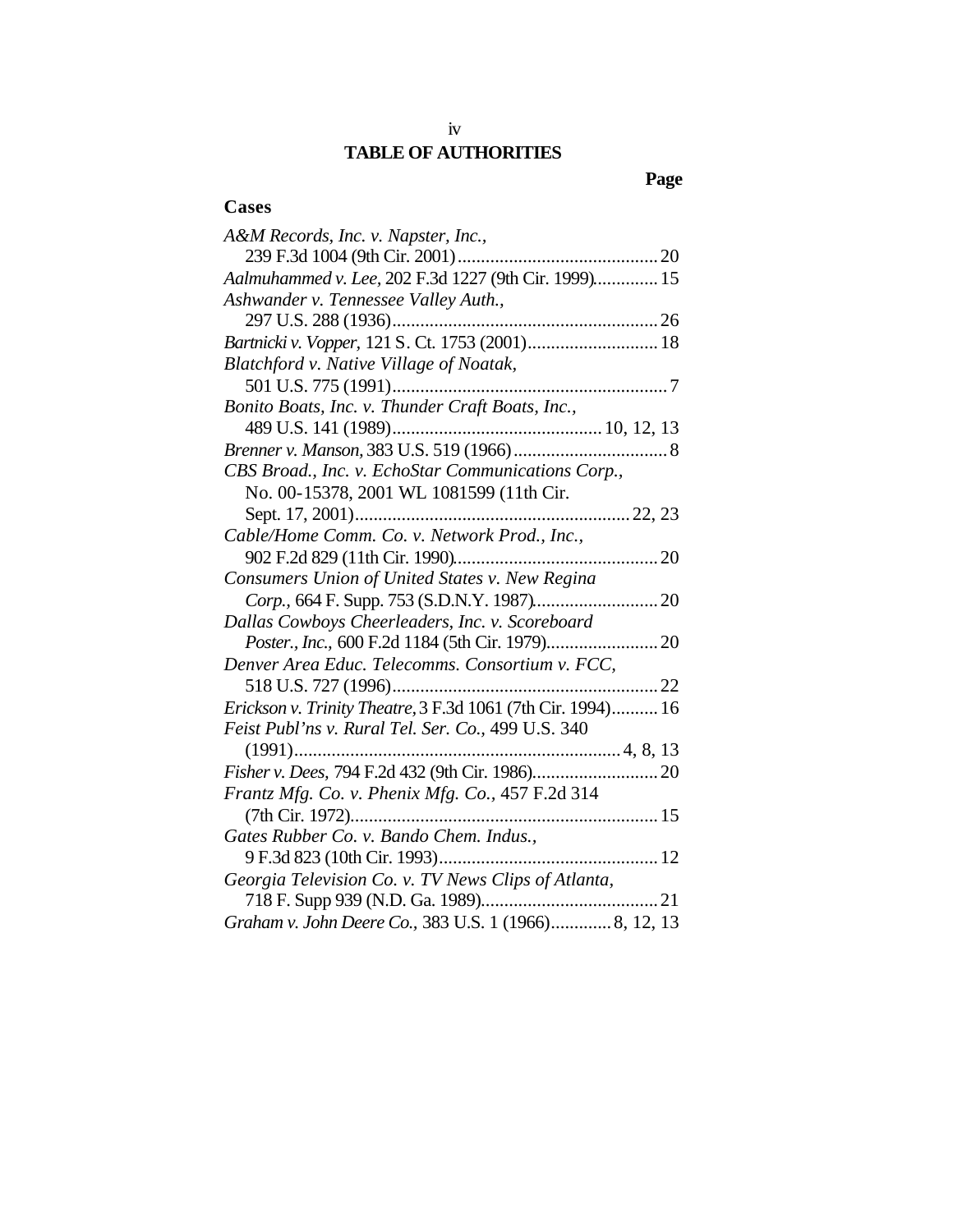# **Page**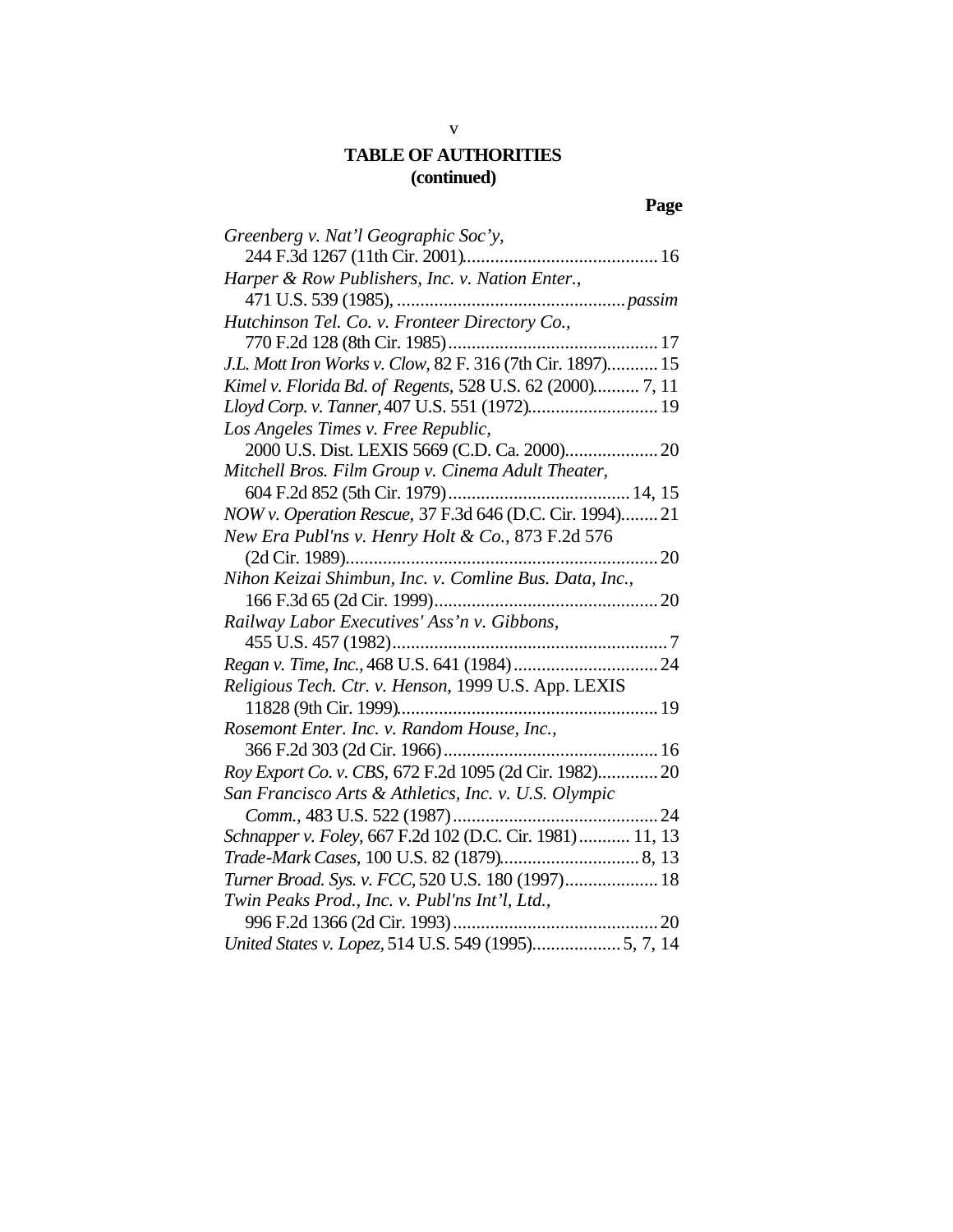# **Page**

| United States v. O'Brien, 391 U.S. 367 (1968) 18         |  |
|----------------------------------------------------------|--|
| United Video v. FCC, 890 F.2d 1173 (D.C. Cir. 1989) 20   |  |
| Universal City Studios v. Reimerdes, 111 F. Supp. 2d 294 |  |
|                                                          |  |
| Virginia Bankshares, Inc. v. Sandberg, 501 U.S. 1083     |  |
|                                                          |  |
| Wainwright Sec. Inc. v. Wall Street Transcript Co.,      |  |
|                                                          |  |
| Walt Disney Co. v. Powell,                               |  |
| 698 F. Supp. 10 (D.D.C. 1988), vacated in part,          |  |
|                                                          |  |
| Wheaton v. Peters, 33 U.S. (8 Peters) 591 (1834)  11     |  |
| Wojnarowicz v. American Family Ass'n,                    |  |
|                                                          |  |
| Worldwide Church of God v. Philadelphia Church of God,   |  |
|                                                          |  |
| <b>Statutes and Congressional Materials</b>              |  |
|                                                          |  |

| No Electronic Theft Act of 1997, Pub. L. No. 105-147, |  |
|-------------------------------------------------------|--|
|                                                       |  |
|                                                       |  |
|                                                       |  |
|                                                       |  |
|                                                       |  |

# vi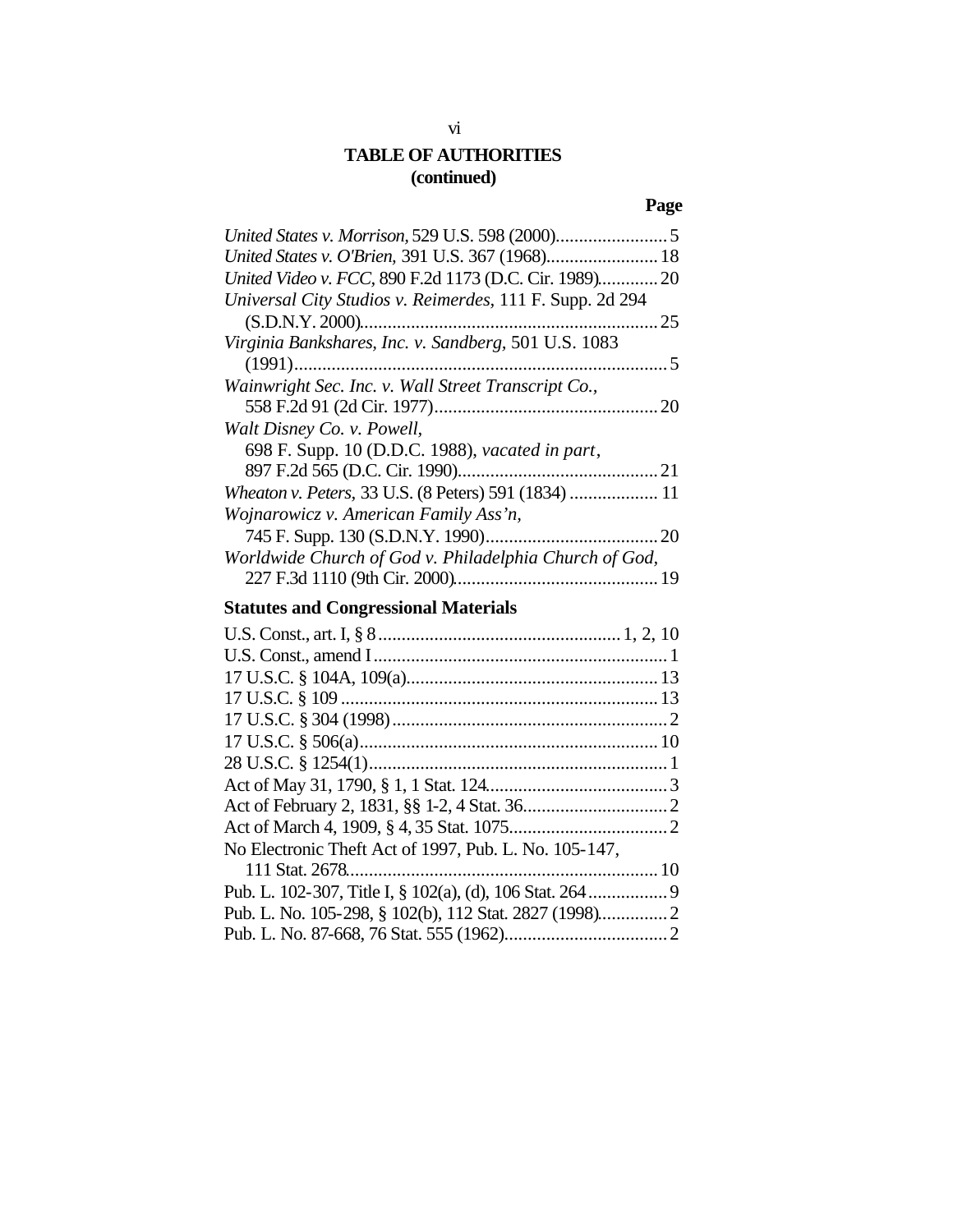# **Page**

| Pub. L. No. 93-573, Title I, § 104, 88 Stat. 1873 (1974) 2                                                                                                                                                                                                                                                              |
|-------------------------------------------------------------------------------------------------------------------------------------------------------------------------------------------------------------------------------------------------------------------------------------------------------------------------|
|                                                                                                                                                                                                                                                                                                                         |
|                                                                                                                                                                                                                                                                                                                         |
| Satellite Home Viewer Improvement Act of 1999,                                                                                                                                                                                                                                                                          |
| Pub. L. No. 106-133, § 1001 et seq.,                                                                                                                                                                                                                                                                                    |
|                                                                                                                                                                                                                                                                                                                         |
| Sonny Bono Copyright Term Extension Act,                                                                                                                                                                                                                                                                                |
|                                                                                                                                                                                                                                                                                                                         |
| The Collections of Information Antipiracy Act, H.R. 354,                                                                                                                                                                                                                                                                |
|                                                                                                                                                                                                                                                                                                                         |
| Uruguay Round Agreements Act, Pub. L.                                                                                                                                                                                                                                                                                   |
|                                                                                                                                                                                                                                                                                                                         |
| <b>Miscellaneous</b>                                                                                                                                                                                                                                                                                                    |
| Yochai Benkler, Constitutional Bounds of Database Protection,                                                                                                                                                                                                                                                           |
|                                                                                                                                                                                                                                                                                                                         |
| $\Gamma$ compared Drawing $\Gamma$ and $\Gamma$ and $\Gamma$ and $\Gamma$ and $\Gamma$ are $\Gamma$ and $\Gamma$ and $\Gamma$ and $\Gamma$ and $\Gamma$ and $\Gamma$ and $\Gamma$ and $\Gamma$ and $\Gamma$ and $\Gamma$ and $\Gamma$ and $\Gamma$ and $\Gamma$ and $\Gamma$ and $\Gamma$ and $\Gamma$ and $\Gamma$ and |

| Stephen Breyer, The Uneasy Case for Copyright: A          |  |
|-----------------------------------------------------------|--|
| Study of Copyright in Books, Photocopies, and             |  |
|                                                           |  |
| Jane C. Ginsburg, Copyright Legislation for the "Digital" |  |
| Millennium," 23 Colum.-VLA J.L. & Arts 137 (1999) 6       |  |
| Paul J. Heald and Suzanna Sherry, Implied Limits on the   |  |
| Legislative Power: The Intellectual Property              |  |
| Clause as an Absolute Constraint on Congress,             |  |
|                                                           |  |

# vii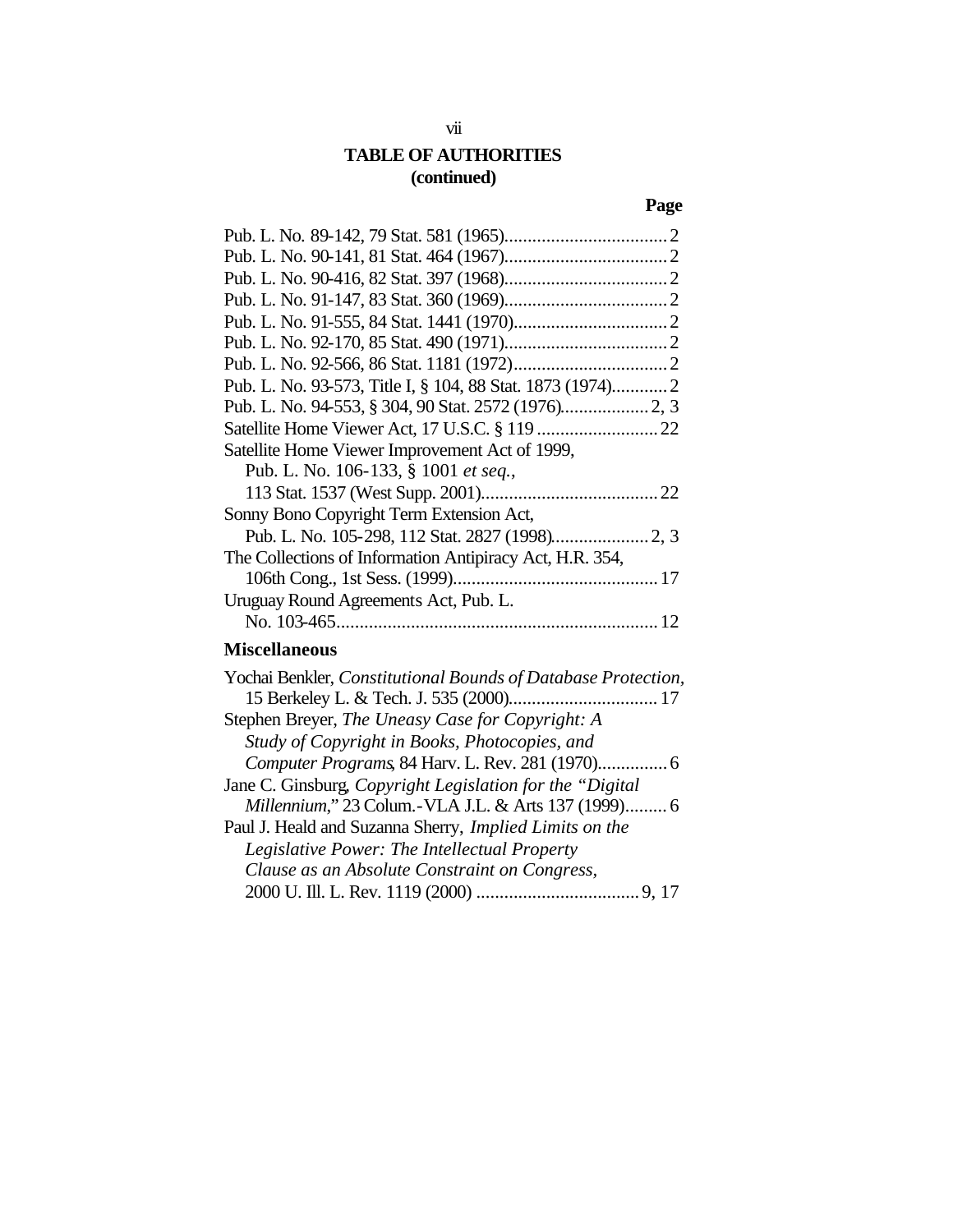# **Page**

| Melville B. Nimmer, Does Copyright Abridge The First   |
|--------------------------------------------------------|
| Amendment Guarantees of Free Speech And                |
|                                                        |
| Statement of Professor Peter Jaszi, The Copyright Term |
| Extension Act of 1995: Hearings on S.483 Before the    |
| Senate Judiciary Comm., 104th Cong (1995), available   |
|                                                        |
| Joseph Story, COMMENTARIES ON THE CONSTITUTION OF THE  |
| UNITED STATES (R. Rotunda & J. Nowak eds., 1987) 2, 9  |
| 2 THE DOCUMENTARY HISTORY OF THE RATIFICATION OF THE   |
| CONSTITUTION: RATIFICATION OF THE CONSTITUTION BY THE  |
| STATES: PENNSYLVANIA (Merrill Jensen ed., 1976) 24     |
| <b>13 THE PAPERS OF THOMAS JEFFERSON</b>               |
|                                                        |
| 1 THE REPUBLIC OF LETTERS (James Morton                |
|                                                        |
| Neil Weinstock Netanel, Locating Copyright Within      |
| the First Amendment Skein, 54 Stan. L. Rev. 1          |
|                                                        |
|                                                        |

# viii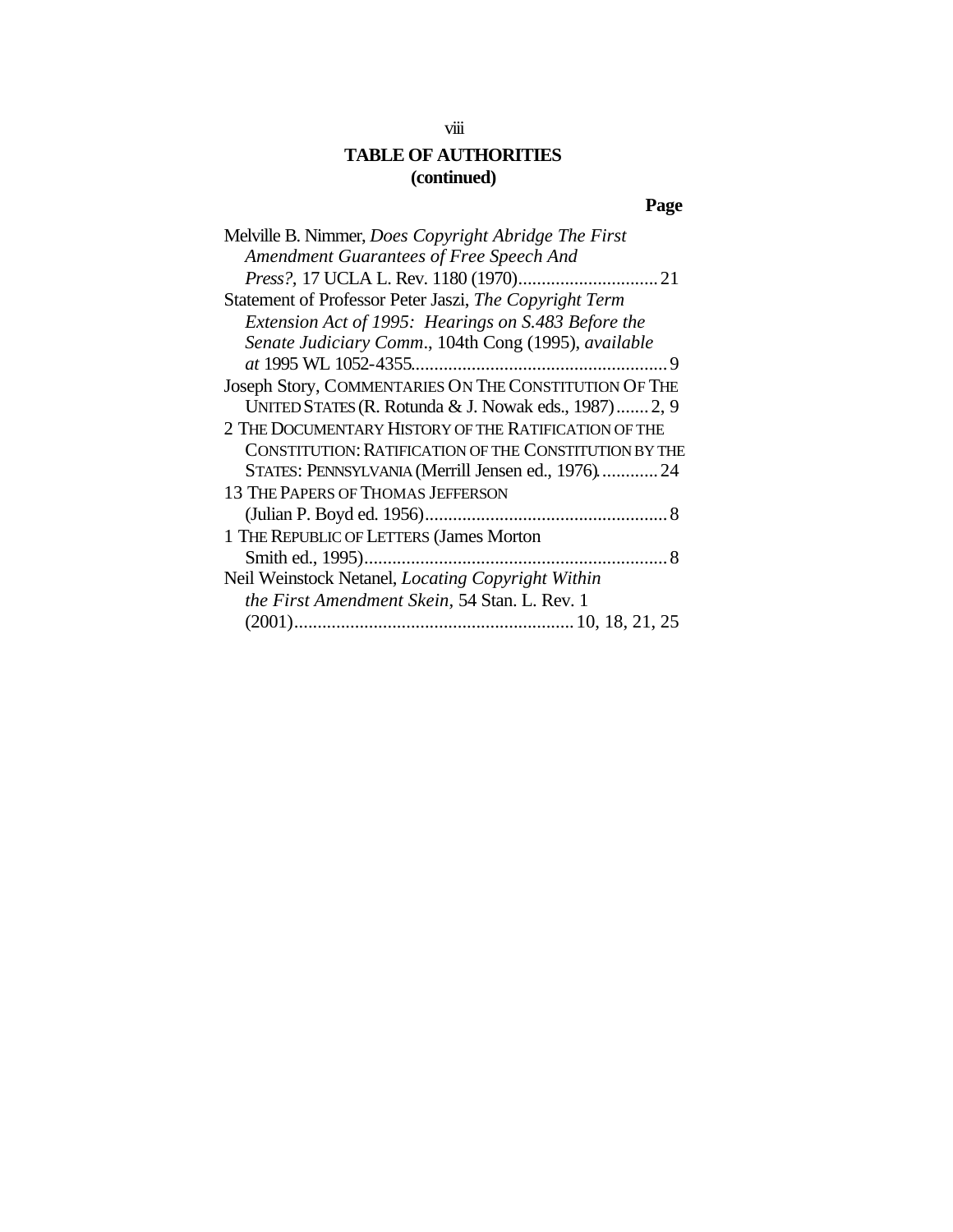#### **PETITION FOR A WRIT OF CERTIORARI**

Petitioners Eric Eldred, Eldritch Press, Higginson Book Company, Jill A. Crandall, Tri-Horn International, Luck's Music Library, Inc., Edwin F. Kalmus & Co., Inc., American Film Heritage Association, Moviecraft, Inc., Dover Publications, Inc., and Copyright's Commons respectfully petition for a writ of certiorari to review the judgment of the United States Court of Appeals for the District of Columbia Circuit in this case.

#### **OPINIONS BELOW**

The opinion of the United States Court of Appeals for the District of Columbia Circuit (App. 1a) is reported at 239 F.3d 372. The order denying the petition for rehearing and for rehearing en banc (App. 24a) is reported at 255 F.3d 849. The memorandum opinion of the district court (App. 34a) is reported at 74 F. Supp. 2d 1.

#### **JURISDICTION**

The judgment of the United States Court of Appeals was issued on February 16, 2001, and the petition for rehearing and for rehearing *en banc* was denied on July 13, 2001. This Court has jurisdiction over this petition under 28 U.S.C. § 1254(1).

#### **CONSTITUTIONAL AND STATUTORY PROVISIONS INVOLVED**

The Patent and Copyright Clause confers upon Congress the Power

To promote the Progress of Science and useful Arts, by securing for limited Times to Authors and Inventors the exclusive Right to their respective Writings and Discoveries.

U.S. Const., art. I, § 8, cl. 8.

The First Amendment provides, in pertinent part, that "Congress shall make no law . . . abridging the freedom of speech, or of the press . . . ." *Id.,* amend. I.

The pertinent provisions of the Sonny Bono Copyright Term Extension Act, Pub. L. No. 105-298, 112 Stat. 2827 (1998)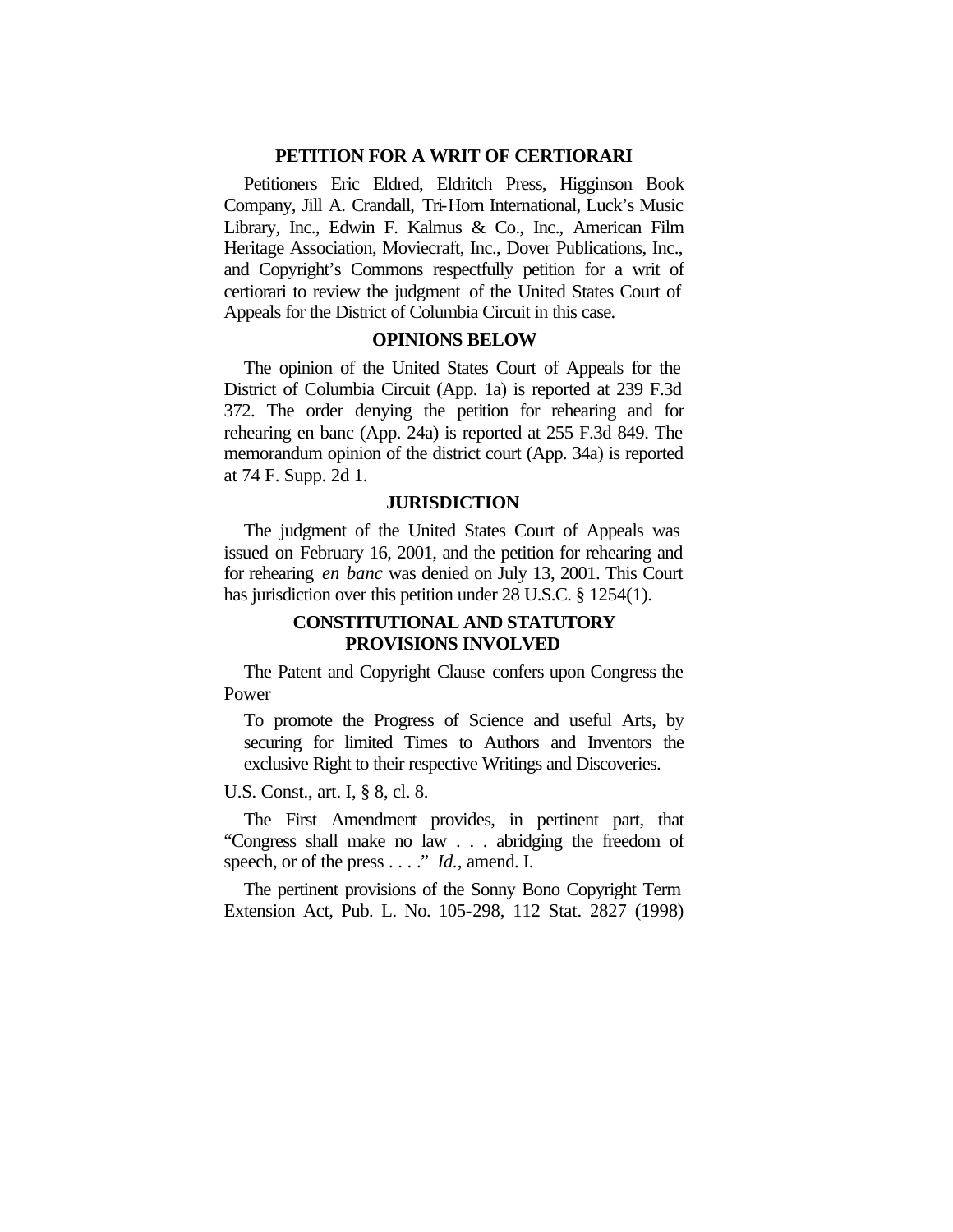(codified at 17 U.S.C. § 304), and the other copyright laws cited in this petition are reprinted in the appendix. App. 40a - 67a.

### **STATEMENT OF THE CASE**

This case is about the limits on Congress' Copyright Clause power. The Constitution gives Congress the power to "promote the Progress of Science" by granting "exclusive Right[s]" "to Authors" for "limited Times." U.S. Const., art. I, cl. 8. In establishing this power, the Framers intended that copyright terms be, as Justice Story described them, "short," and that after that "short interval," creative works would fall into the public domain "without restraint." Joseph Story, COMMENTARIES ON THE CONSTITUTION OF THE UNITED STATES § 502, at 402 (R. Rotunda & J. Nowak eds., 1987).

Congress has now found a clever way to evade this simple constitutional command. By repeatedly extending the terms of existing copyrights—as it has eleven times in the past forty years<sup>1</sup>—Congress has adopted a practice that defeats the Framers' plan by creating in practice an unlimited term. These extensions were initially brief (one or two years). In 1976, the extension was nineteen years. Pub. L. No. 94-553, §304, 90 Stat. 2572. In the statute at issue in this case, the Sonny Bono Copyright Term Extension Act ("CTEA"), Pub. L. No. 105-298,

<sup>1</sup> *See* Pub. L. No. 87-668, 76 Stat. 555 (1962); Pub. L. No. 89-142, 79 Stat. 581 (1965); Pub. L. No. 90-141, 81 Stat. 464 (1967); Pub. L. No. 90-416, 82 Stat. 397 (1968); Pub. L. No. 91-147, 83 Stat. 360 (1969); Pub. L. No. 91-555, 84 Stat. 1441 (1970); Pub. L. No. 92-170, 85 Stat. 490 (1971); Pub. L. No. 92- 566, 86 Stat. 1181 (1972); Pub. L. No. 93-573, Title I, § 104, 88 Stat. 1873 (1974); Pub. L. No. 94-553, § 304, 90 Stat. 2572 (1976); Pub. L. No. 105-298, § 102(b), 112 Stat. 2827 (1998). This pattern is radically different from the history of copyright during the Republic's first 150 years. In the first hundred years of copyright, Congress extended the term of copyrights once. Act of February 2, 1831, §§ 1-2, 4 Stat. 36. In the next fifty years, Congress again extended the terms only once. Act of March 4, 1909, § 4, 35 Stat. 1075, 1076. While these earlier extensions also applied to existing copyrights, the first extension in 1831 cannot be attributed to the Framers (no Framer sat in Congress in 1831), and two extensions in 150 years cannot be held to be a constitutionalized practice.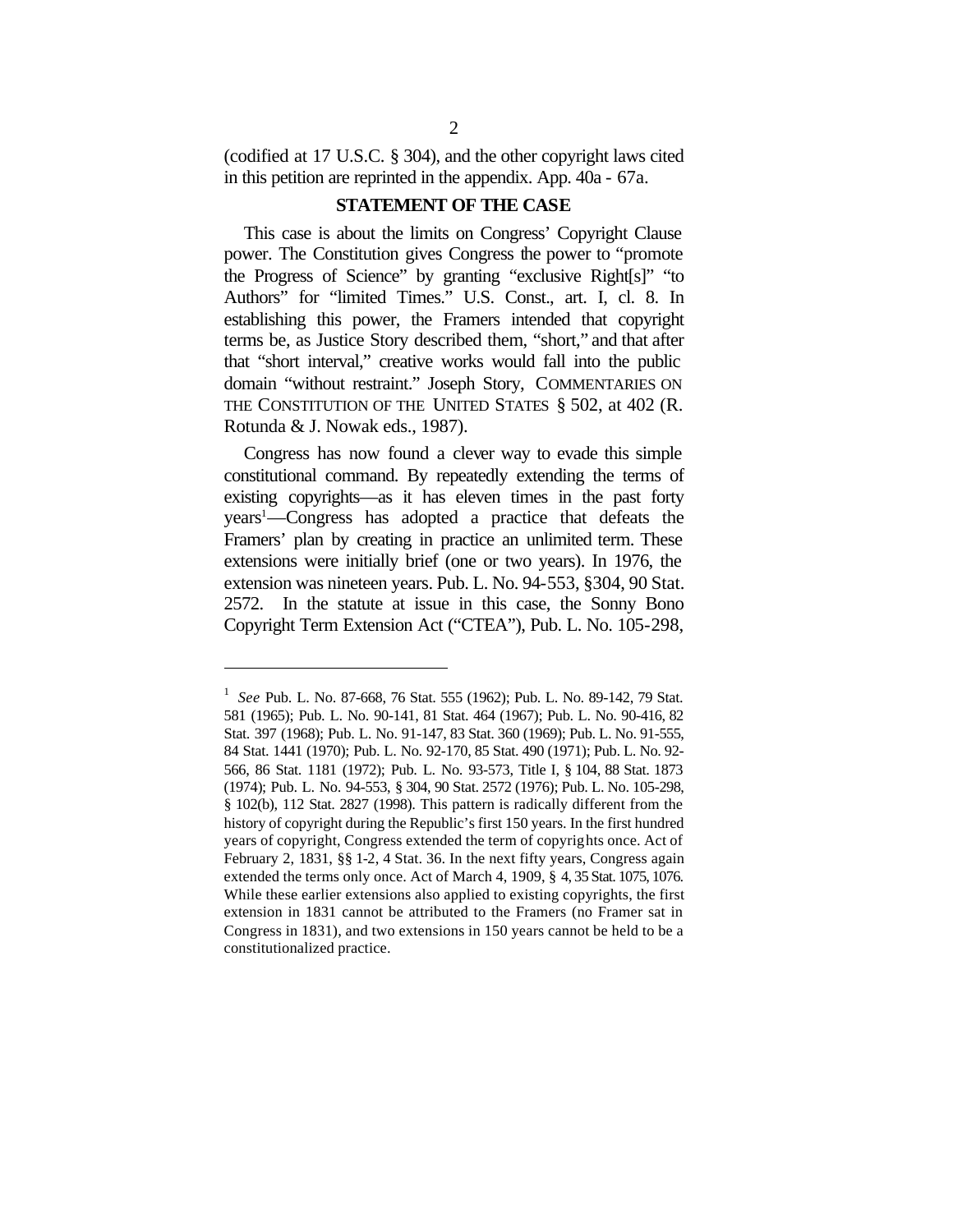112 Stat. 2827 Congress has extended the term of existing and future copyrights by twenty years. *Id*. § 102(b).

Because of the CTEA, works originally authored in 1923 that would have fallen into the public domain in 1998 could now remain under copyright until 2019—a term of 95 years. And because of the CTEA, future copyrights will now extend for the life of the author plus 70 years (which for an author who produced in the pattern of Irving Berlin would mean a term of 140 years), or in the case of works for hire, 95 years. These terms contrast against the Framers' initial term of just 14 years, renewable once only if the author survived. Act of May 31, 1790, § 1, 1 Stat. 124.

Petitioners are various individuals and businesses that rely upon the public domain for their livelihood. Some, such as the lead plaintiff Eric Eldred, build free Internet libraries based upon public domain works; others, such as Dover Press, publish public domain works in high-quality commercial editions. All depend upon a rich public domain to support their work, and many make their work freely available to others.

In January 1999, petitioners filed a facial challenge to the CTEA, arguing (a) that its retrospective aspect (extending the terms of existing, or "subsisting," copyrights by twenty years) exceeded Congress' power under the Copyright Clause, violated the First Amendment, and violated the public trust doctrine, and (b) that its prospective aspect (extending the terms of future copyrights by twenty years) violated the First Amendment. The United States moved for judgment on the pleadings, and petitioners cross-moved for summary judgment. The District Court upheld the statute and dismissed the case. App. 34a. Petitioners appealed the rulings on its Copyright Clause and First Amendment claims.

The Court of Appeals, over the dissent of Judge Sentelle, affirmed the District Court's judgment. App. 1a. The court first rejected petitioners' First Amendment argument. While the court held that petitioners had standing to raise a First Amendment challenge to both the prospective and retrospective aspects of the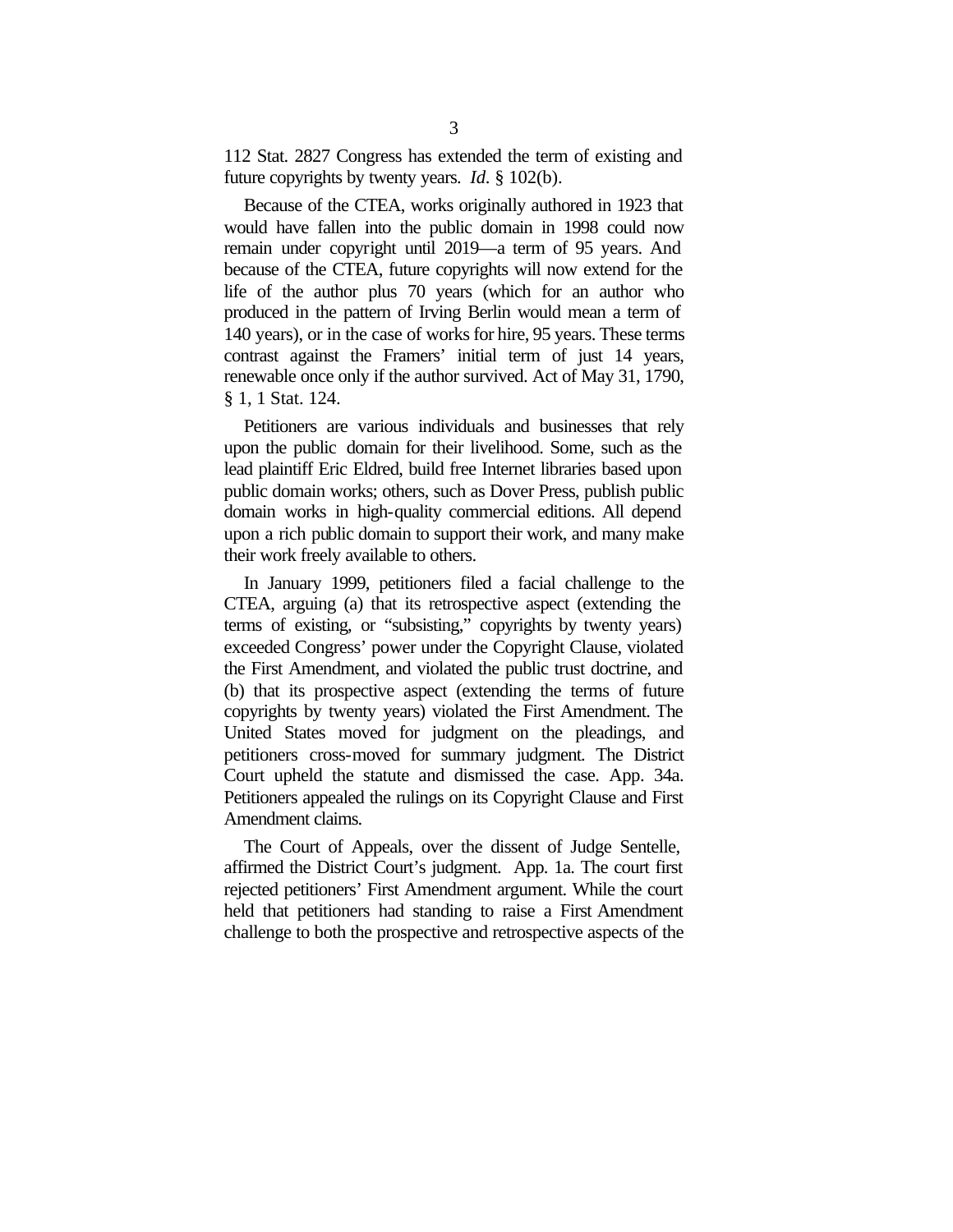CTEA, App. 4a, the court held the substance of petitioners' claim barred by circuit precedent and this Court's decision in *Harper & Row Publishers, Inc. v. Nation Enter.*, 471 U.S. 539 (1985). App. 5a-7a. According to the circuit court, *Harper & Row* established that there is no "first amendment right to exploit the copyrighted works of others." App. 8a. By challenging a statute that extends the term of subsisting copyrights, petitioners, the court held, were "by definition" asserting a "first amendment right to exploit the copyrighted works of others." *Id.* Petitioners' claim was therefore indistinguishable from the defendant's claim in *Harper & Row*. App. 5a-8a. The circuit court thus transformed the narrow holding of *Harper & Row* into a general rule that "copyrights are categorically immune from challenges under the First Amendment." App. 6a. (interpreting D.C. Circuit authority). (The court did not explain how its reasoning would apply to petitioners' First Amendment challenge to future copyrights, which, because applying to works that have not yet been created, "by definition" cannot be the assertion of a "first amendment right to exploit the copyrighted works of others.")

The court also rejected petitioners' Copyright Clause claims. First, the court rejected petitioners' argument that extending the term of subsisting copyrights would violate the "originality" requirement of the Copyright Clause, which limits copyright to works that are "original." *Feist Publications v. Rural Telephone Service Co.*, 499 U.S. 340, 345 (1991). Though the court acknowledged that extending a copyright to a work that had fallen into the public domain would violate the "originality" requirement, App. 8a, it held that extending the terms of subsisting copyrights would not. App. 8a-9a.

Second, the court rejected petitioners' argument that the "limited Times" condition should be read in light of the Copyright Clause's grant of power—"To promote the Progress of Science." So understood, retrospective extensions would not be "limited" in a constitutional sense. To bar retrospective extensions as unlimited in a constitutional sense. App. 10a. Instead, the court held that the grant of power "To promote the Progress of Science" does not restrict the scope of Congress'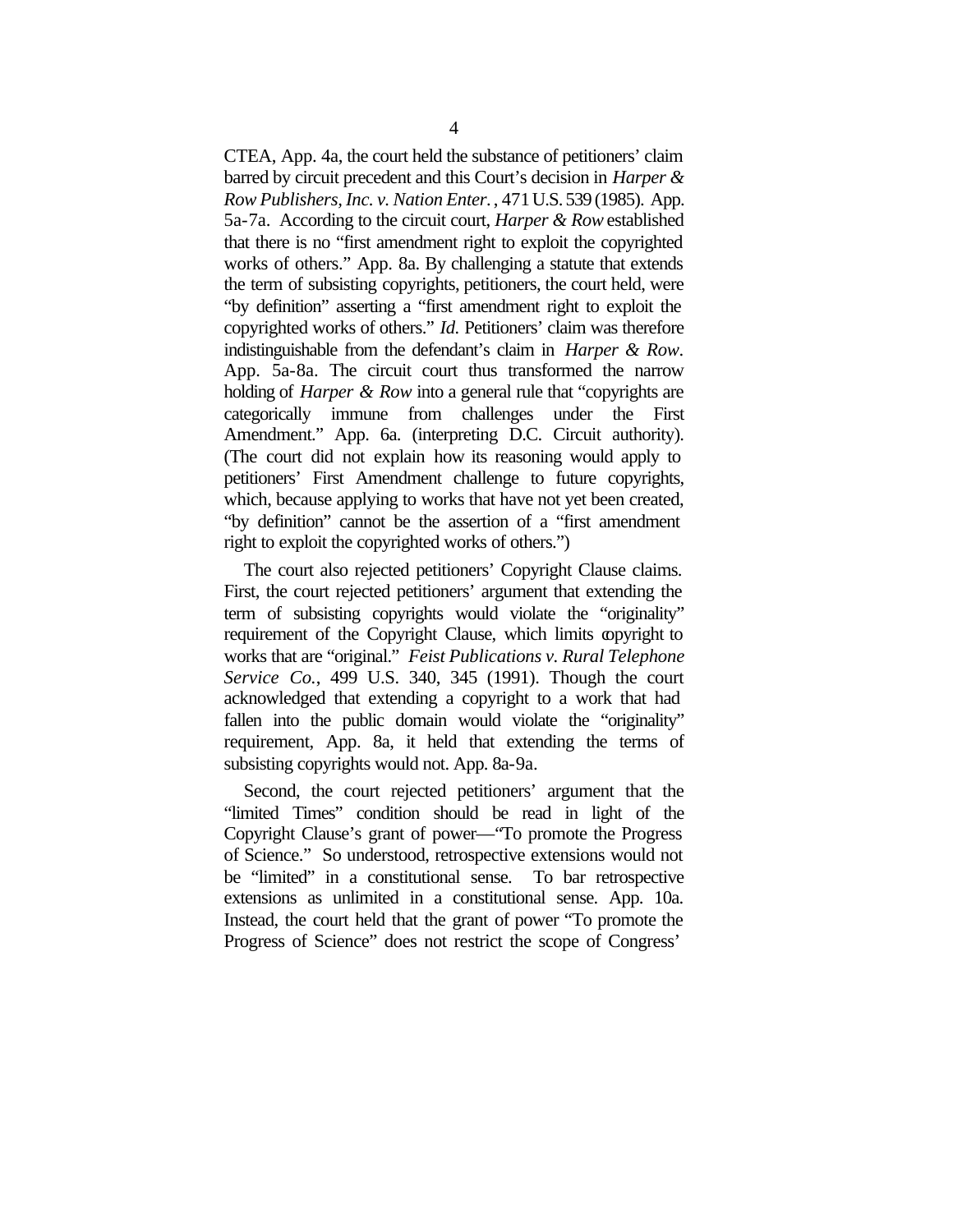power *at all*. The circuit court therefore interpreted the "limited Times" condition independently of the requirement that Congress "promote the Progress of Science," and held that an extension (or multiple extensions) of a "limited" term was permissible so long as the extension itself was limited. App. 10a-14a.

Finally, in rejecting petitioners' Copyright Clause claim, the court refused to consider an argument of *Amicus* Eagle Forum that the "promote [] Progress" requirement is an independent constraint on Congress' power. The court held instead that it should not reach *Amicus's* argument because petitioners had not expressly adopted it in their brief. App.  $11a<sup>2</sup>$  In response to Judge Sentelle's two dissents, however, the court stated that, had it reached the argument of *Amicus*, it would have rejected that argument. App. 11a, App. 25a. That argument has therefore not been waived in this Court. *See Virginia Bankshares, Inc. v. Sandberg,* 501 U.S. 1083, 1099 n.8 (1991) ("[i]t suffices for our purposes that the court below passed on the issue presented").

Judge Sentelle dissented from the panel's decision with respect to the Copyright Clause claims. App. 16a. Following this Court's approach in *United States v. Lopez,* 514 U.S. 549 (1995), and *United States v. Morrison*, 529 U.S. 598 (2000), Judge Sentelle reasoned that a court must find the "outer limits" to a power granted Congress. To find this "outer limit," Judge Sentelle asked whether "the rationale offered in support of [the extension of power] has any stopping point." App. 16a (Sentelle, J., dissenting). In this case, the answer was "no." The government had argued that any extension would be constitutional so long as it was "limited." App. 18a. That

<sup>2</sup> Petitioners expressly endorsed the argument of *Amicus* at oral argument before the D.C. Circuit. Tr. of Oral Arg. 17-18; App. 29a. In light of circuit authority, petitioners did not believe it was necessary to view the "grant of power" as an independent "substantive" constraint on Congress' Copyright authority. App. 11a. Petitioners continue to agree with Eagle Forum that the CTEA is unconstitutional under either the narrow rule that petitioners have advanced, or under the broader argument endorsed by Eagle Forum.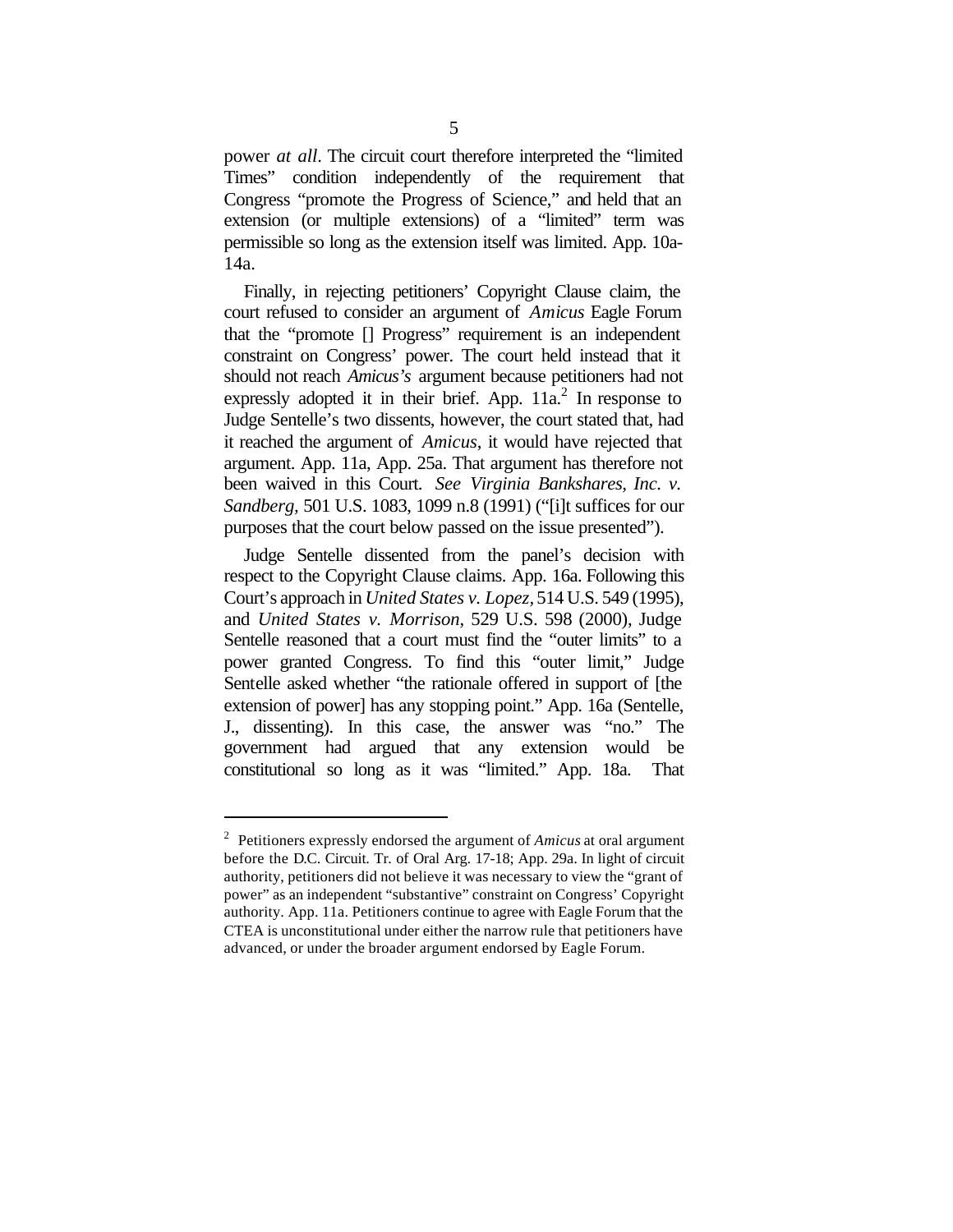"rationale," Judge Sentelle reasoned, led to an "unlimited view of the copyright power"—just the same sort of "unlimited view" that this Court had "rejected with reference to the Commerce Clause in *Lopez*." App. 17a.

Instead, Judge Sentelle maintained that the proper limit to Congress' power is found by "returning to the language of the clause itself"—in particular, its "grant of power." Interpreting that language, Judge Sentelle wrote:

[I]t is impossible that the Framers of the Constitution contemplated permanent protection, either directly obtained or attained through the guise of progressive extension of existing copyrights. . . . Extending existing copyrights is not promoting useful arts, nor is it securing exclusivity for a limited time.

App. 18a-19a.<sup>3</sup> Thus, Judge Sentelle concluded, a law that purports to extend the term of a subsisting copyright is beyond Congress' Copyright Clause power. App. 19a.

Petitioners filed for rehearing and rehearing *en banc*. The panel declined rehearing, and the D.C. Circuit denied rehearing en banc. App. 24a. Judge Sentelle, joined by Judge Tatel, dissented from the denial of rehearing en banc. Judge Sentelle argued that en banc review was merited both because the rule of the panel "effectively eliminates any role for *amicus curiae* in the practice of this circuit," App. 28a (Sentelle, J., dissenting), and, "more importantly," because "the Court's construction of the Copyright Clause . . . renders Congress' power under Art. I, § 8, cl. 8, limitless despite express limitations in the terms of that clause." App. 31a. As Judge Sentelle wrote,

<sup>3</sup> *See also* Jane C. Ginsburg, *Copyright Legislation for the "Digital Millennium,"* 23 Colum.-VLA J.L. & Arts 137, 171 (1999) (extending term of existing works "cannot enhance the quantum of creativity from the past, but it can compromise the creativity of the future, by delaying for twenty years the time at which subsequent authors may freely build on these works."); Stephen Breyer, *The Uneasy Case for Copyright: A Study of Copyright in Books, Photocopies, and Computer Programs,* 84 Harv. L. Rev. 281, 329 n.192 (1970) (arguing that an "additional incentive to produce is irrelevant").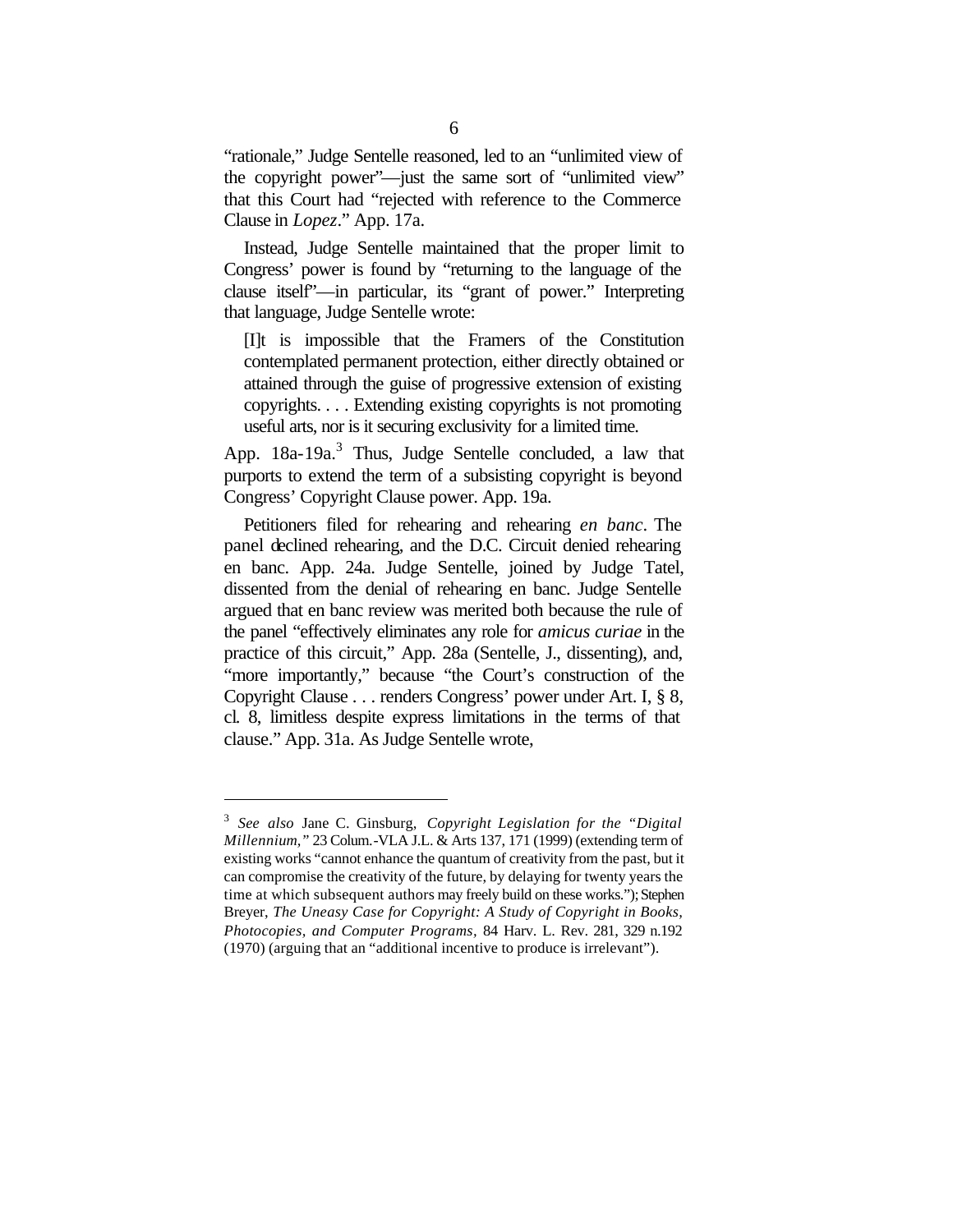Once a work is published . . . extending the copyright term does absolutely nothing to induce further creative activity by the author—and how could it? The work is already published [and a] simple finding by Congress to the contrary is not sufficient to demonstrate that the exercise of that power is "necessary and proper."

*Id.*

 $\overline{a}$ 

#### **REASONS FOR GRANTING THE WRIT**

As this Court has made increasingly clear, Congress' power is constrained by both express and implied limitations in the Constitution's grants of power. These constraints can inhere "in the very language" of the grant itself. *United States v. Lopez*, 514 U.S. 549, 553 (1995) (commerce clause); *Kimel v. Florida Bd. of Regents*, 528 U.S. 62, 81 (2000) ("the same language that serves as the basis for the affirmative grant of congressional power also serves to limit that power"). They can be found in the express terms conditioning particular grants of constitutional power. *Railway Labor Executives' Ass'n v. Gibbons*, 455 U.S. 457 (1982) (uniformity requirement in bankruptcy clause). Or they can flow from "presupposition[s]" that the Constitution "confirms." *Blatchford v. Native Village of Noatak*, 501 U.S. 775, 779 (1991) (11th Amendment).

The power at issue in this case is also and likewise constrained. Congress' power to grant "exclusive right[s]," incident to the power "To promote the Progress of Science," is expressly limited by the text of the Copyright and Patent Clause. It is expressly limited by the First Amendment. And it is impliedly limited to works that are "original." *Feist Publ'ns v. Rural Tel. Sen. Co.*, 499 U.S. 340, 345 (1991).

These limitations were established by the Framers to assure a rich public domain, and to avoid the temptation to corruption that state-backed monopolies (as the Framers understood copyrights to be $<sup>4</sup>$ ) inevitably invite. They thus effected a regime that requires</sup>

<sup>4</sup> *See* 1 THE REPUBLIC OF LETTERS 512, 566 (James Morton Smith ed., 1995). Jefferson was strongly opposed to the Constitution's grant of power to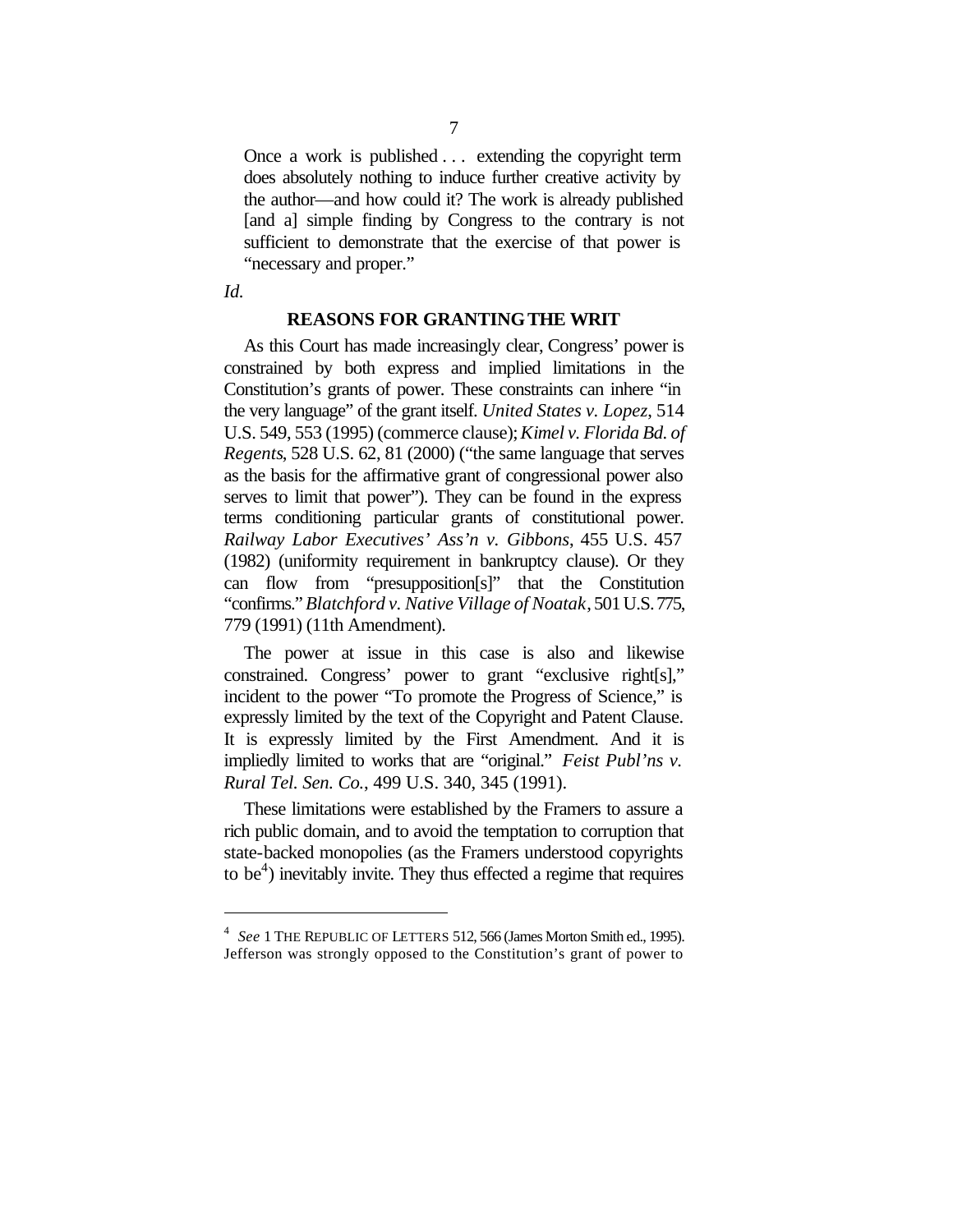that monopolies over speech only be granted as a *quid pro quo* for producing something new—as this Court described it, for producing something that "add[s] to the sum of useful knowledge." *Graham v John Deere Co.*, 383 U.S. 1, 6 (1966). *See also Brenner v. Manson*, 383 U.S. 519, 534 (1966) (describing "[t]he basic *quid pro quo* contemplated by the Constitution"). *See generally* Paul J. Heald and Suzanna Sherry, *Implied Limits on the Legislative Power: The Intellectual Property Clause as an Absolute Constraint on Congress,* 2000 U. ILL. L. REV. 1119, 1162-63 (2000) (describing "*quid pro quo* principle").

The question in this case is whether this same power to grant monopolies as a *quid pro quo* for creating original works can also be used to grant monopolies to "something already in existence," *Trade-Mark Cases,* 100 U.S. 82, 94 (1879)—*quid pro nihilo.* The court below held that it can, finding that extensions of subsisting terms were constitutional so long as each extension is limited. App. 9a-11a.

This holding nullifies the Framers' plan. By abstracting the term "limited Times" from the full text of the Copyright Clause, the circuit court has rendered meaningless the Framers' plain and express intent to restrict the duration of monopolies over speech. Under the authority of this case, Congress can now continue the

Congress to create monopolies. As he wrote to Madison, "It is better . . . to abolish . . . Monopolies, in all cases, than to do it in any . . . . The saying there shall be no monopolies lessens the incitements to ingenuity, which is spurred on by the hope of a monopoly for a limited time, as of 14 years; but the benefit even of limited monopolies is too doubtful to be opposed to that of their general suppression." 13 THE PAPERS OF THOMAS JEFFERSON 442-43 (Julian P. Boyd ed., 1956). Madison's response concedes the general fear. "With regard to Monopolies they are justly classed among the greatest nuisances in Government. But is it clear that as encouragements to literary works and ingenious discoveries, they are not too valuable to be wholly renounced?" *Id.* at 21. *See also* Paul J. Heald and Suzanna Sherry, *Implied Limits on the Legislative Power: The Intellectual Property Clause as an Absolute Constraint on Congress,* 2000 U. ILL. L. REV. 1119, 1150, 1160-62 (2000) (describing the suspect nature of a grant of power to secure monopolies).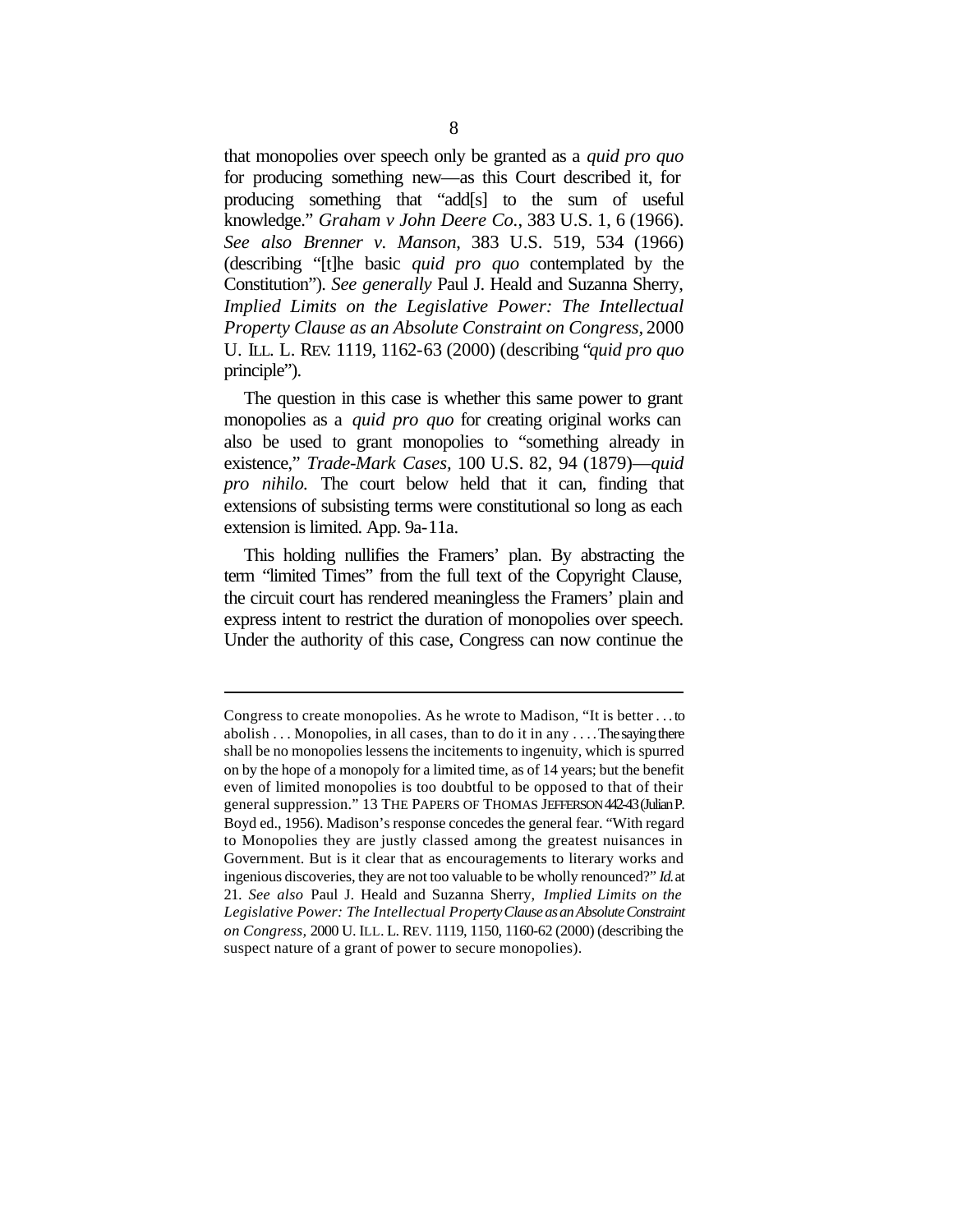practice of extending the term of subsisting copyrights without limit. It can thus achieve a perpetual copyright term "on the installment plan." Statement of Professor Peter Jaszi, *The Copyright Term Extension Act of 1995: Hearings on S.483 Before the Senate Judiciary Comm*., 104th Cong. (1995), *available at* 1995 WL 10524355, at \*6.

The "installment plan" was not the Framers' plan, and this Court should grant review to reverse this holding—both because of the significance of the issues at stake, especially as it they affect the emergence of the Internet, and because of the conflicts in the lower courts that this case evinces about the nature of Congress' Copyright Power.

Because of the CTEA, an extraordinary range of creative invention will be blocked from falling into the public domain until at least 2019—or longer if Congress extends the copyright term again. Thus, just at the time that the Internet is enabling a much broader range of individuals to draw upon and develop this creative work "without restraint," Story, COMMENTARIES ON THE CONSTITUTION OF THE UNITED STATES § 502, at 402, extensions of copyright law are closing off this medium to a broad swath of our common culture.<sup>5</sup>

 $5$  The significance of the CTEA is only multiplied by the other changes that Congress has made to copyright law. Because protection is automatic, and there is no longer any requirement of renewal, *see* Pub. L. 102-307, title I, § 102(a) & (d), 106 Stat. 264, 266 (repealing renewal requirement), an extraordinary range of creative work now falls into a regulatory black hole unusable because the "owners" of this property are unknown or unknowable, and because the law criminalizes the use of such material without the copyright owner's permission. *See* No Electronic Theft Act of 1997, Pub. L. No. 105- 147, 111 Stat. 2678 ("NET Act"), amending 17 U.S.C. §506(a). These changes dramatically affect the work of artists, researchers, and archivists, as well as commercial entities that draw upon and reuse aspects of our culture. Rather than the rich public domain the Framers envisioned, upon which any may draw "without restraint," the effect of these changes is to create a mine field of regulations, extending copyright more broadly than at any time in our history. *See also* Neil Weinstock Netanel, *Locating Copyright Within the First Amendment Skein,* 54 Stan. L. Rev. 1, 13-20 (2001) (describing how the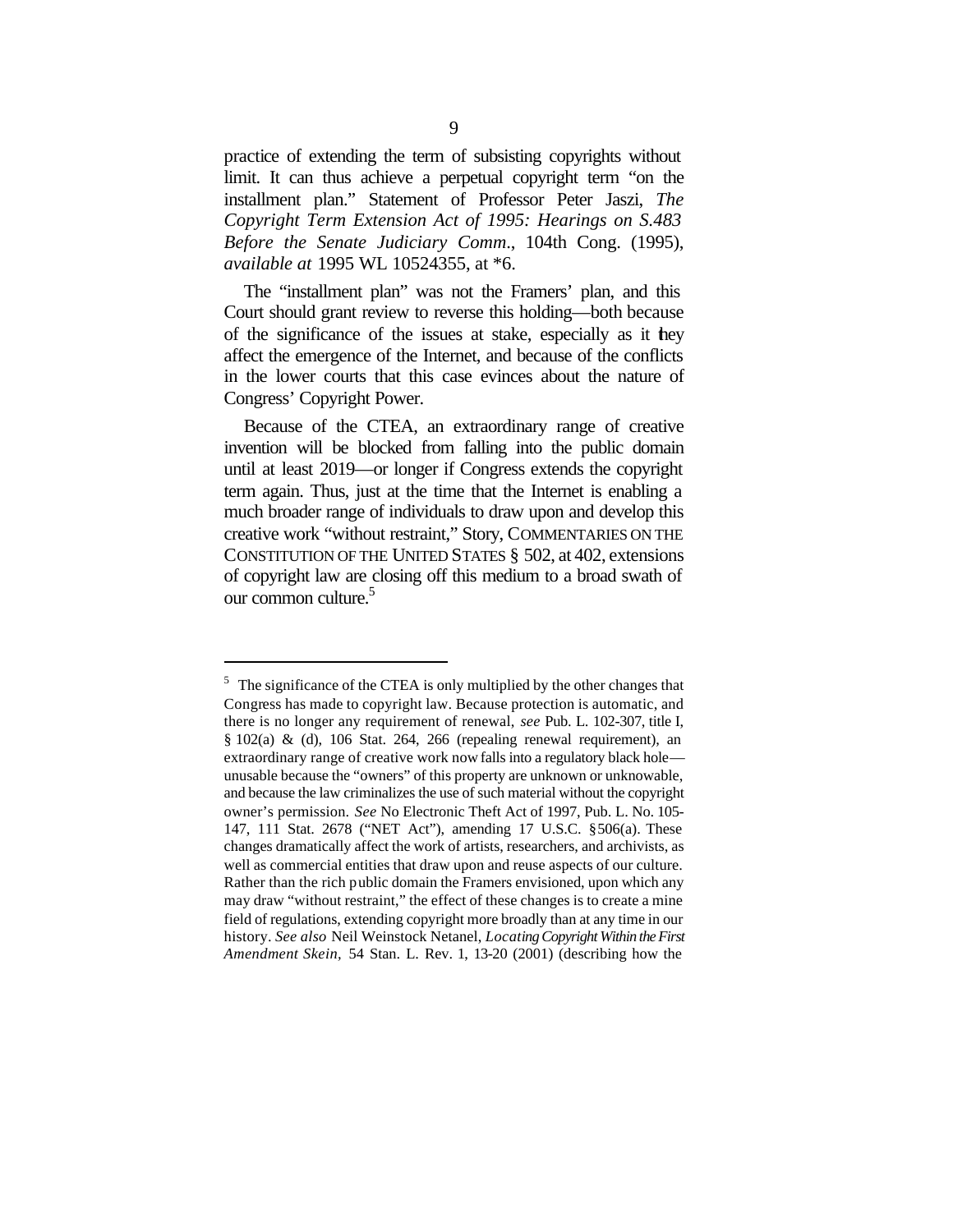This Court should also grant review to resolve the confusion among the circuits both about the scope of Congress' Copyright Clause and about the interaction between Congress' copyright power and the First Amendment. The decision below conflicts with the Fifth Circuit's interpretation of Congress' copyright power, and reveals tensions with other circuits about the same power. The decision also conflicts with the Eleventh Circuit's approach to resolving alleged conflicts between the Copyright Clause and the First Amendment. This case provides the Court with an opportunity to resolve both dimensions of this confusion in authority.

### **I. THIS COURT SHOULD GRANT CERTIORARI TO RESOLVE A CONFLICT IN THE CIRCUITS ABOUT THE LIMITS ON CONGRESS' POWER UNDER THE COPYRIGHT AND PATENT CLAUSE.**

The Copyright and Patent Clause gives Congress the power:

To promote the Progress of Science and useful Arts, by securing for limited Times, to Authors and Inventors, the exclusive Right to their respective Writings and Discoveries.

#### U.S. Const., art. I, § 8, cl. 8.

 $\overline{a}$ 

As this Court has held, the Copyright Clause is "both a grant of power and a limitation." *Graham v. John Deere Co.*, 383 U.S. 1, 5 (1966); *Bonito Boats, Inc. v. Thunder Craft Boats, Inc.*, 489 U.S. 141, 146 (1989) ("a grant of power and certain limitations upon the exercise of that power"). The "grant of power," as Judge Sentelle described it in dissent below, is the power "[t]o promote the progress of science and useful arts." App. 16a (Sentelle, J., dissenting). The means for exercising that power are those specified in the "by" clause—through "exclusive Right[s]" to "Authors" for their "Writings" for "limited Times."

The issue in this case is whether this "grant of power" also constrains Congress' Copyright Clause power—as this Court has

expansion of copyright law should alter the "definitional balance" with the First Amendment).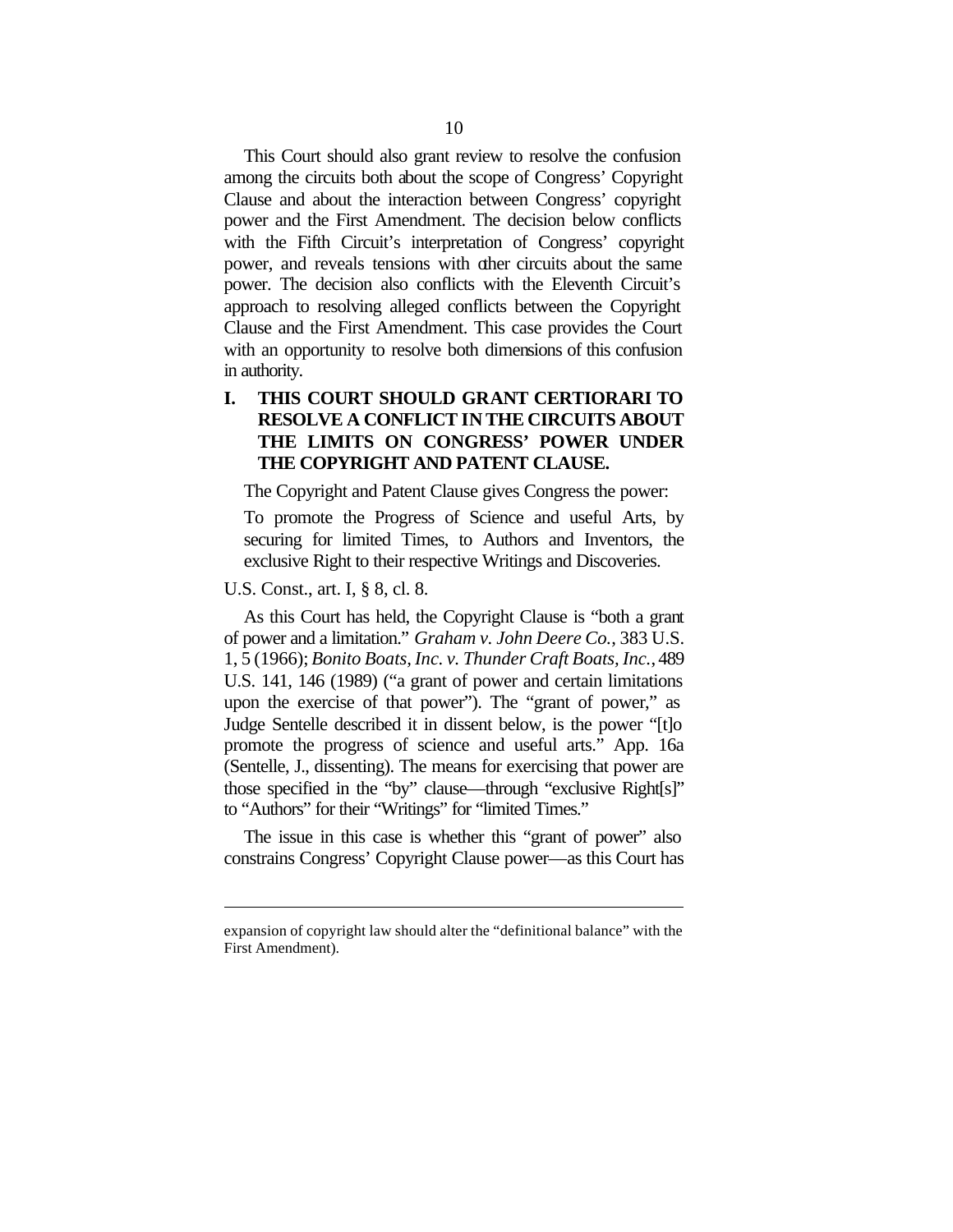held, for example, of Section 5 of the Fourteenth Amendment. *Kimel v. Florida Bd. of Regents*, 528 U.S. at 81 ("the same language that serves as the basis for the affirmative grant of congressional power also serves to limit that power"). Petitioners have argued that, at a minimum, the "promote  $\Box$  Progress" requirement should inform the interpretation of the balance of the Clause, including the "limited Times" condition. *Cf. Wheaton v. Peters*, 33 U.S. (8 Peters) 591, 661 (1834) (Copyright Clause to be interpreted "with the words and sentences with which it stands connected"). So understood, a term is "limited" if it can reasonably be said to "promote the Progress of Science." Retrospective terms, which grant protection for work already in existence, could not in this sense be "limited."

*Amicus* Eagle Forum advanced a more expansive claim—that the "grant of power" should itself limit Congress' copyright authority, independent of the limitations expressed in the "by" clause. Under this reading, even if a copyright term were properly "limited," it must also be shown to "promote[] Progress."

The Court of Appeals rejected both arguments. Considering itself bound by its own circuit precedent, *Schnapper v. Foley*, 667 F.2d 102, 112 (D.C. Cir. 1981), the court rejected the argument that "the introductory language of the Copyright Clause constitutes a limit on congressional power." App. 10a. The D.C. Circuit thereby "erase[d]," as Judge Sentelle wrote in dissent to the denial of rehearing *en banc*, "half of the Copyright Clause—indeed, that half which defines the very power bestowed." App. 33a.

The Court of Appeals' holding contradicts this Court's authority, conflicts with the rule of the Fifth Circuit, and is in tension with the approach of at least four other circuits.

#### **A. The Decision Below Conflicts With Authority Of This Court**

As petitioners have argued, this Court has expressly held that the Patent and Copyright Clause is "both a grant of power and a limitation." *Graham*, 383 U.S. at 5. The "limitation" referenced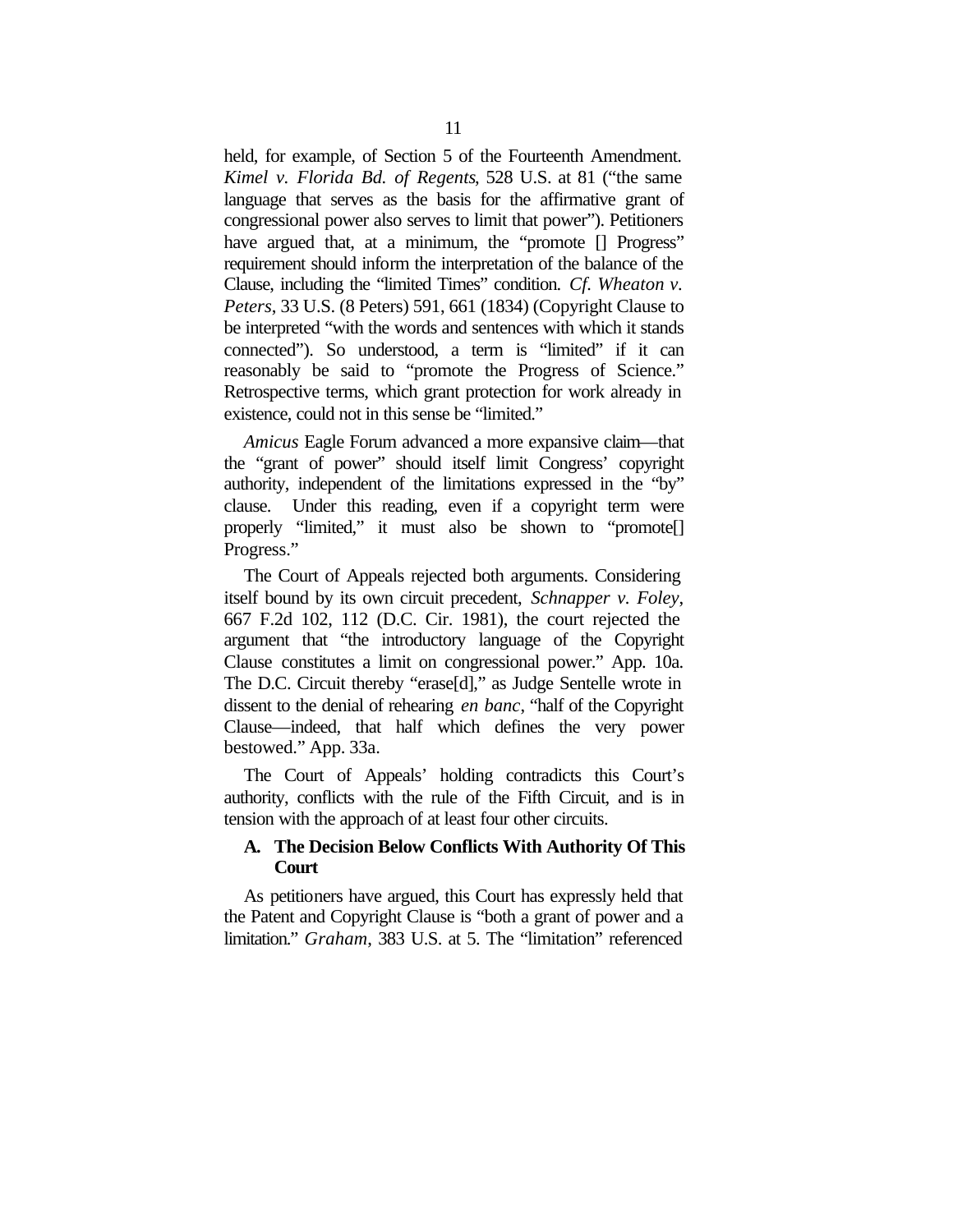in *Graham*, however, is not just the express limitation within the "by" clause—that terms are to be "limited," or that copyrights are to be granted to "Authors" for their "Writings." Instead, this Court has recognized important substantive limitations on Congress' Copyright Clause power that can *only* be understood to flow from the "promote the Progress of Science" requirement. The holding by the court below that "the introductory language" imposed no "limit" on Congress' Copyright Clause power contradicts this authority.

1. In *Graham* this Court explained that it would be beyond Congress' constitutional power to grant a patent to a work in the public domain. As the Court wrote, "Congress may not authorize the issuance of patents whose effects are to remove existent knowledge from the public domain, or to restrict free access to materials already available." 383 U.S. at 6. The court below indicated the same principle would limit Congress' power, "*mutatis mutandis,*" with respect to copyrights. App. 9a. *Accord Bonito Boats,* 489 U.S. at 146; *Gates Rubber Co. v. Bando Chem. Indus.*, 9 F.3d 823 (10th Cir. 1993).<sup>6</sup>

In both cases, however, the only possible source of such a restriction is the "promote the Progress of Science" requirement itself. There is no "public domain clause" in the Constitution. Works in the public domain clearly have "Authors"; they certainly include "Writings"; and Congress could plainly authorize such public domain copyrights for a "limited time." Absent the requirement that Congress "promote the Progress of Science," there would be no Copyright Clause reason to restrict Congress' power over the public domain. Yet this Court has clearly and repeatedly indicated that such a power is beyond Congress' Patent and Copyright Clause power. *See, e.g.*,

 $6$  The court below so indicated, even though the government informed the court during oral argument that Congress has purported to remove copyrighted works from the public domain. *See* Tr. of Oral Arg. 37-38, referring to the Uruguay Round Agreements Act, Pub. L. No. 103-465, § 514 (codified at 17 U.S.C. §§ 104A, 109(a)).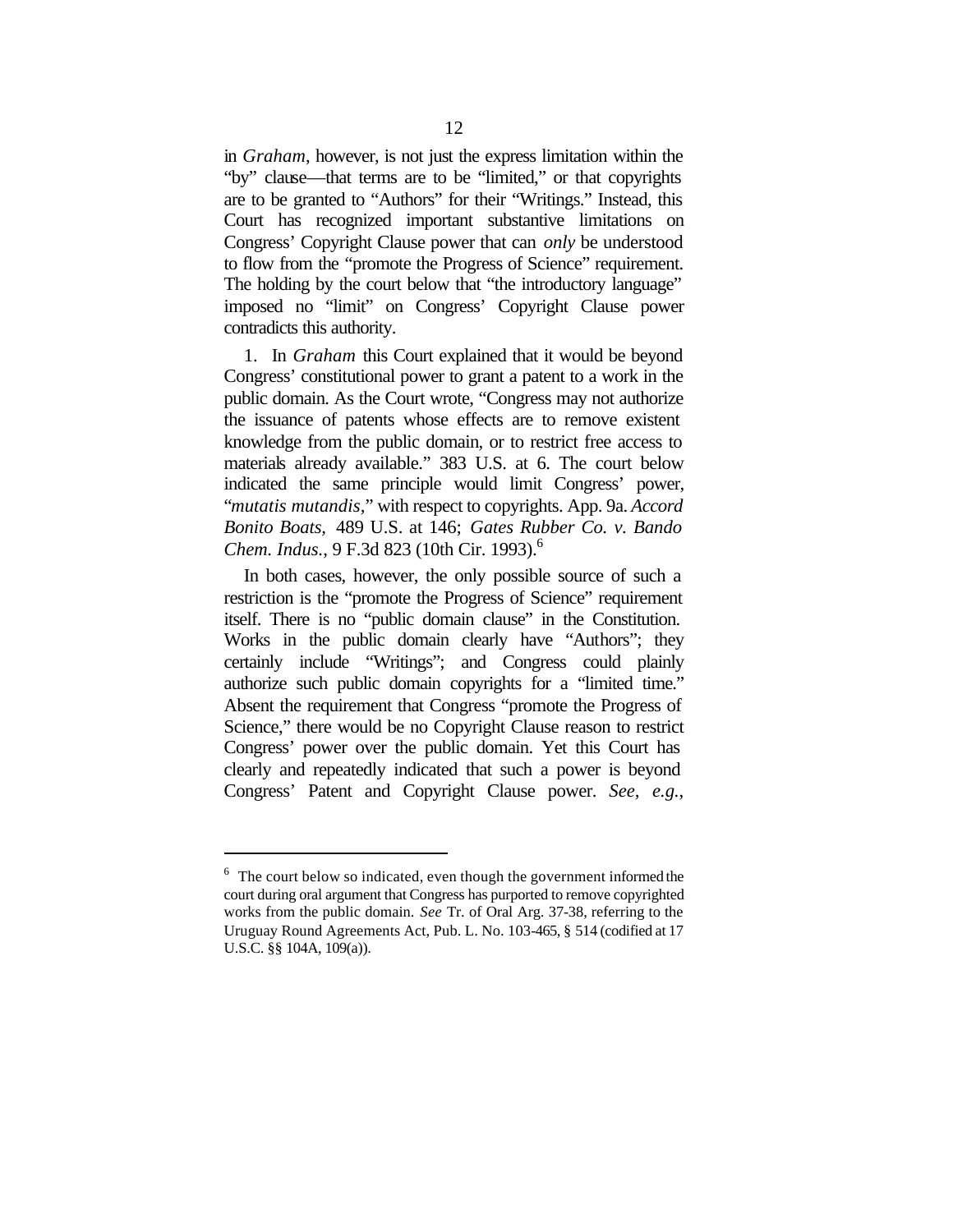*Graham*, 383 U.S. at 6; *Bonito Boats,* 489 U.S. at 146. That conclusion is flatly inconsistent with the holding below.<sup>7</sup>

Likewise with the requirement of "originality": As this Court has held, the only "Writings" that Congress may authorize for copyright protection are those that are "original." *Feist Publ'ns,*  499 U.S. at 345. "Originality" is a constitutional requirement the "*sine qua non* of copyright. . . . ." *Id*. As the *Trade-Mark Cases* held, the patents and copyrights clause power cannot extend to "something already in existence," 100 U.S. at 94 (1879), only something new.

But the Patent and Copyright Clause does not mention the term "original," and there is no doubt that under a literal reading of the term "Writings," "Writings" could include original as well as non-original works. If there is a constitutional limitation on the scope of the "Writings" to which Congress may extend copyright, then this limitation must derive from the "promote the Progress of Science" requirement. There is no other textual source for this restriction on Congress' otherwise plenary power. This conclusion again, however, flatly contradicts the conclusion of the Court of Appeals below.

These two lines of authority compel the conclusion that the "promote the Progress of Science" requirement constrains Congress' power under the Copyright Clause. Whether it constrains Congress' power by narrowing the scope of the terms within the "by" clause, including the "limited Times" condition, or, as *Amicus* Eagle Forum argued, by independently constraining Congress' copyright authority, the conclusion of the court below to the contrary is clearly wrong. The D.C. Circuit's opinion has rendered the "To promote the Progress of Science" requirement of the Copyright Clause mere "surplusage." *Lopez*, 514 U.S. at 589 (Thomas, J., concurring). The Framers and this Court clearly intended that it be much more.

 $7$  The Court of Appeals recognized the tension between the circuit authority, *Schnapper v. Foley*, 667 F.2d 102 (D.C. Cir. 1981), and this Court's opinion in *Graham*. *See* Tr. of Oral Argument 29-31.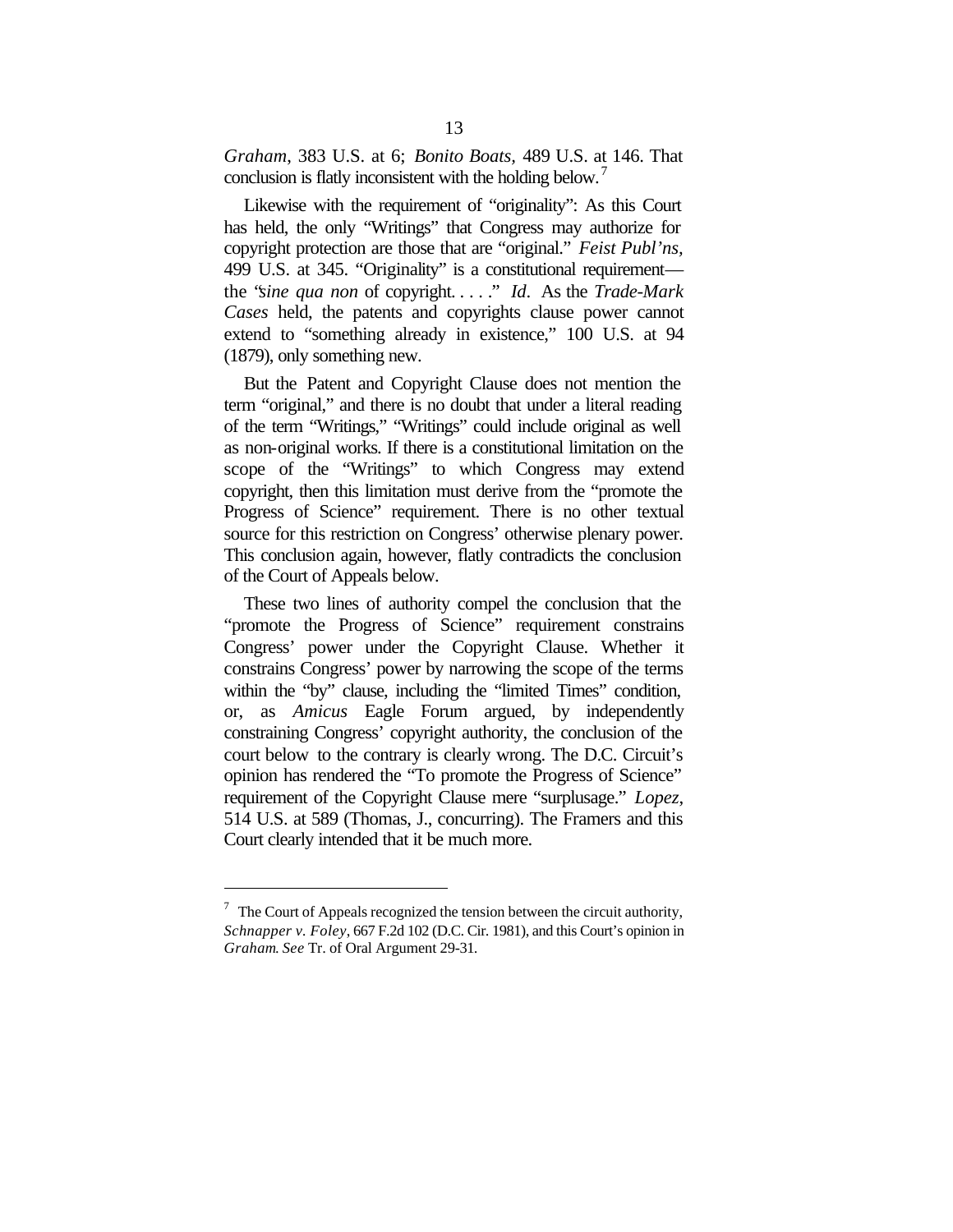### **B. The Decision Below Conflicts With The Rule Of The Fifth Circuit And With Authority From Other Circuits**

The decision below also contradicts the rule of the Fifth Circuit, and is in tension with the approach of at least four other circuits.

In *Mitchell Brothers Film Group v. Cinema Adult Theater*, 604 F.2d 852 (5th Cir. 1979), the Fifth Circuit addressed the question whether Congress could constitutionally grant copyrights to obscene works. Cinema Adult Theater argued that obscene works did not "promote the progress of Science and useful Arts," and were therefore not authorized under Congress' power "to promote the Progress of Science." *Id.* at 860.

The Fifth Circuit rejected Cinema Adult Theater's argument—but not because it believed Congress free of any constraint from the "promote[] Progress" requirement. To the contrary, the Court expressly acknowledged that while the "words of the copyright clause" do not require that *individual* copyrights be shown to "promote science or useful arts," they plainly do "require that *Congress* shall promote those ends." *Id.* at 859 (emphasis added) (citations omitted). And while the Court recognized that Congress has broad discretion in selecting the means that it believes may promote progress, the Fifth Circuit clearly recognized that "Congress' power under this Clause *is limited to action that promotes the useful arts*." *Id.* at 860 (emphasis added).

The Seventh Circuit has embraced the same rule. In interpreting the scope of a claimed patent monopoly, then-Judge Stevens wrote for the Seventh Circuit,

The source and purpose of the statutory monopoly must be kept in mind. "An author's 'Writing' or an inventor's 'Discovery' can, in the constitutional sense, only extend to that which is his own. It may not be broadened to include matters within the public domain*. The congressional power to grant monopolies for 'Writings and Discoveries' is likewise*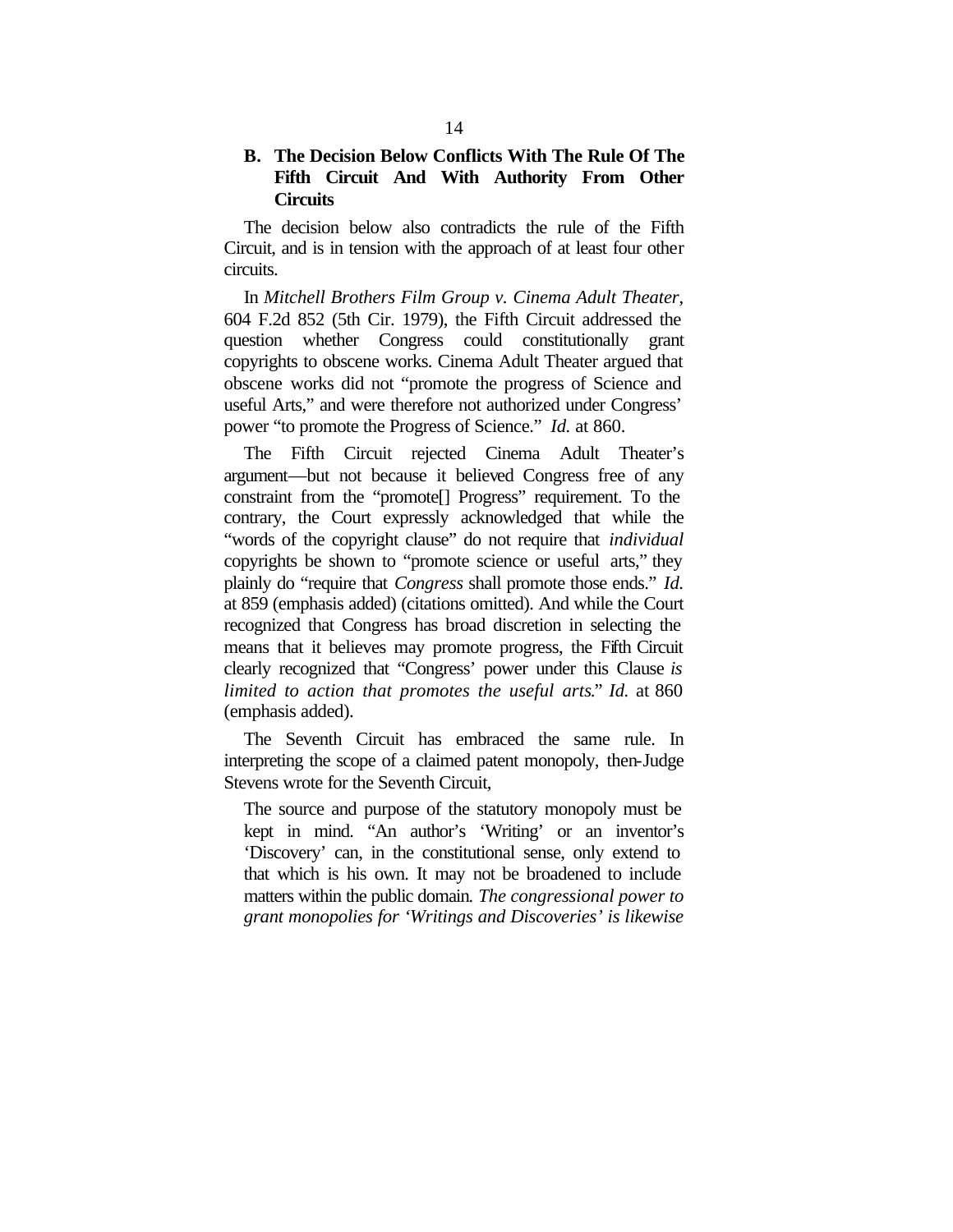#### *limited to that which accomplishes the stated purpose of promoting 'the Progress of Science and useful Arts.'"*

*Frantz Mfg. Co. v. Phenix Mfg. Co.*, 457 F.2d 314, 327 n.48 (7th Cir. 1972) (emphasis added)(quoting *Lee v. Runge*, 404 U.S. 887, 890 (1971) (Douglas, J., dissenting from denial of certiorari)). The Seventh Circuit also followed a similar principle in a subsequent case interpreting the scope of joint authorship under the Copyright Act. That question should be resolved, the court held, by "focus<sup>[ing]</sup> on how well the test promotes the primary objective of the Act. This objective is not to reward an author for her labors, but 'to promote the Progress of Science and useful Arts.'" *Erickson v. Trinity Theatre*, 13 F.3d 1061, 1069 (7th Cir. 1994). *See also J.L. Mott Iron Works v. Clow*, 82 F. 316, 320 (7th Cir. 1897) ("Under the constitution, the power lodged with congress is not unlimited, but is restricted to the promotion of the progress of science and useful arts.").

The Ninth Circuit has followed the same method to narrow the scope of joint authorship. In *Aalmuhammed v. Lee*, 202 F.3d 1227, 1235 (9th Cir. 1999), the court indicated that "[t]he Constitution establishes the social policy that our construction of the statutory term 'authors' carries out. The Founding Fathers gave Congress the power to give authors copyrights in order 'to promote the progress of Science and useful arts.'"

The Second Circuit, too, has followed this method to guide the interpretation of the scope of "fair use." "Fair use" is a limitation on the scope of copyright. The Second Circuit has interpreted this limitation in light of constitutional purpose: "to serve [the] purpose ['to promote the Progress of Science'], 'courts in passing upon particular claims of infringement must occasionally subordinate the copyright holder's interest in a maximum financial return to the greater public interest in the development of art, science, and industry.'" *Rosemont Enter. Inc. v. Random House, Inc.*, 366 F.2d 303, 307 (2d Cir. 1966)(citing *Berlin v. E.C. Publs.*, 329 F.2d 541, 544 (2d Cir. 1964) (Kaufman, J.)).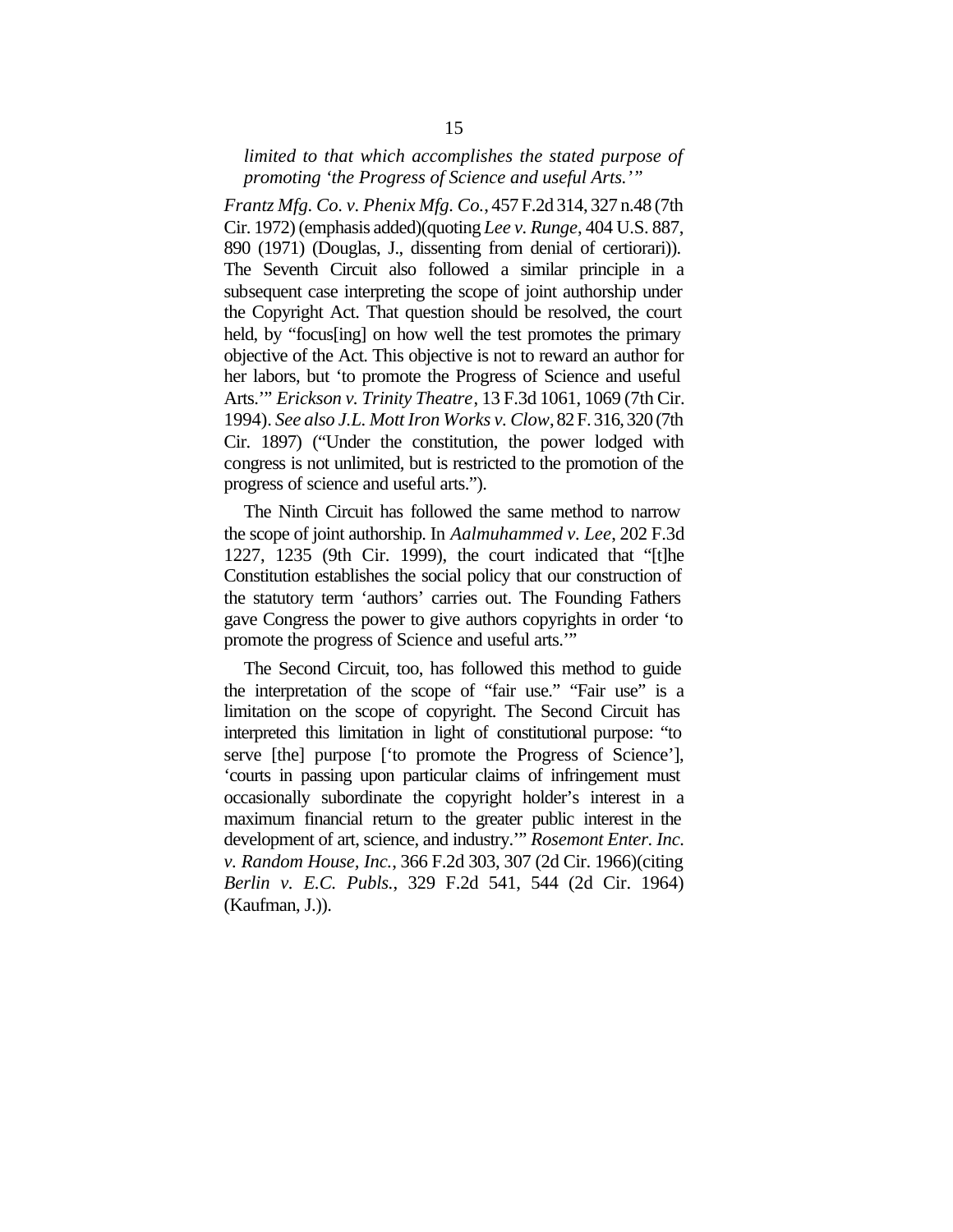Finally, the Eleventh Circuit has applied a similar method to interpret the scope of Section 201(c) of the Copyright Act, governing contributions to collective works. It is in light of "fundamental principles," the court wrote, that the words of the Copyright Act are to be interpreted. *Greenberg v. Nat'l Geographic Soc'y*, 244 F.3d 1267, 1271 (11th Cir. 2001) ("In all cases involving copyright law, we understand that any interpretation and application of the statutory law must be consistent with the copyright clause of the United States Constitution . . . That clause is a limitation, as well as a grant, of the copyright power.") (citing Heald and Sherry, *supra*, 2000 U. Ill. L. Rev. 1119 (arguing the grant of power in the Copyright Clause constitutes a limit on Congress' copyright power, and concluding that retrospective extensions of copyright violate the Copyright Clause)).

The rule of the Fifth Circuit, and the approach of the Second, Seventh, Ninth, and Eleventh, is flatly inconsistent with the D.C. Circuit's conclusion that "the introductory language of the Copyright Clause constitutes [no] limit on congressional power." App. 10a. The conclusion of the Fifth Circuit is also inconsistent with the apparent rule of the Eighth Circuit. In a case that predates *Feist*, the Eighth Circuit held:

[A]lthough the promotion of artistic and scientific creativity and the benefits flowing therefrom to the public are purposes of the Copyright Clause, *those purposes do not limit Congress's power to legislate in the field of copyright*.

*Hutchinson Tel. Co. v. Fronteer Directory Co.*, 770 F.2d 128, 130 (8th Cir. 1985) (emphasis added).

This conflict will have significance far beyond the narrow issues of this case. Whether Congress is constrained by the plain language of the Copyright Clause will determine the scope of Congress' power to pass legislation to protect databases, or further to withdraw work from the public domain. Relying upon the view that the Constitution does not constrain it, some in Congress are presently pushing to expand the monopoly protections copyright law grants, without concern for whether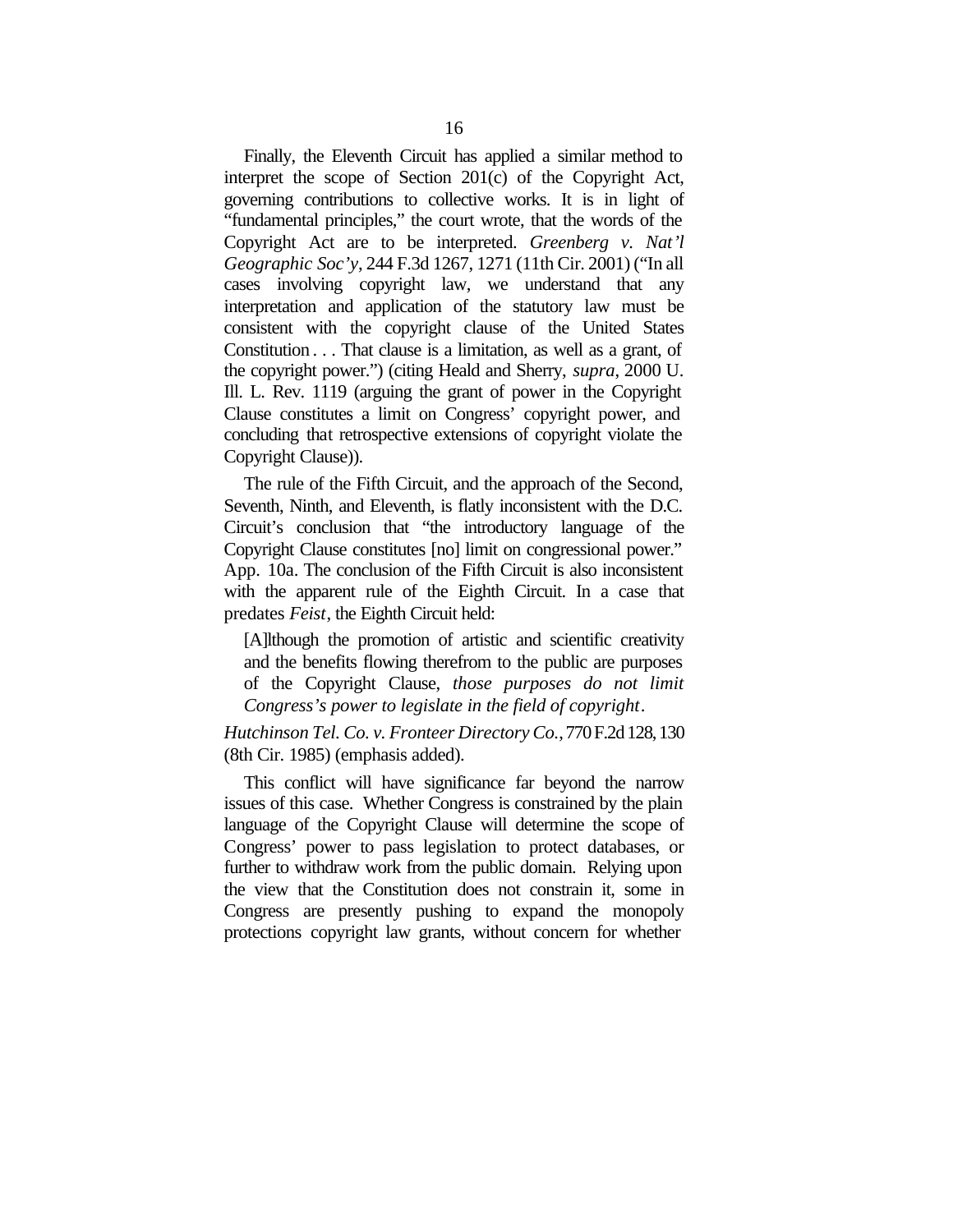these expansions truly "promote [] Progress." *See, e.g.*, The Collections of Information Antipiracy Act, H.R. 354, 106th Cong., 1st Sess. (1999) (extending copyright-like protection to facts within databases, *Feist* notwithstanding); Yochai Benkler, *Constitutional Bounds of Database Protection*, 15 Berkeley L. & Tech. J. 535, 575-87 (2000). Thus, waiting to clarify this conflict will only increase the costs of resolving it later.

By ignoring the "grant of power" and the purposes expressed in that grant, Congress has found a way to evade the Framers' clear intent. The D.C. Circuit has ratified that evasion. And Congress will now continue to act in reliance upon this ratification.

### **II. THIS COURT SHOULD GRANT CERTIORARI TO RESOLVE A CONFLICT IN THE CIRCUITS ABOUT THE RELATIONSHIP BETWEEN CONGRESS' COPYRIGHT POWER AND THE RESTRICTIONS OF THE FIRST AMENDMENT.**

Petitioners have raised a First Amendment challenge to both the retrospective and prospective aspects of the CTEA. They argue that both aspects are content neutral regulations of speech and the press, and therefore subject to intermediate scrutiny. Under intermediate scrutiny, petitioners submit, neither the retrospective nor the prospective extension of the copyright term "advances important governmental interests" without burdening "substantially more speech than necessary." *Turner Broad. Sys. v. FCC,* 520 U.S. 180, 189 (1997). *See also Bartnicki v. Vopper,*  121 S. Ct. 1753, 1760-61 (2001); *United States v. O'Brien,* 391 U.S. 367, 382 (1968).

The D.C. Circuit, however, refused to apply ordinary First Amendment analysis to the CTEA, holding instead that *Harper & Row* in effect established a special First Amendment "immunity" for copyright legislation. App 5a-8a. Under the D.C. Circuit's rule, there can be no First Amendment challenge to a copyright statute, as any challenge to a copyright statute is simply a demand for access to particular copyrighted works. Such a demand, the circuit court held, was rejected in *Harper &*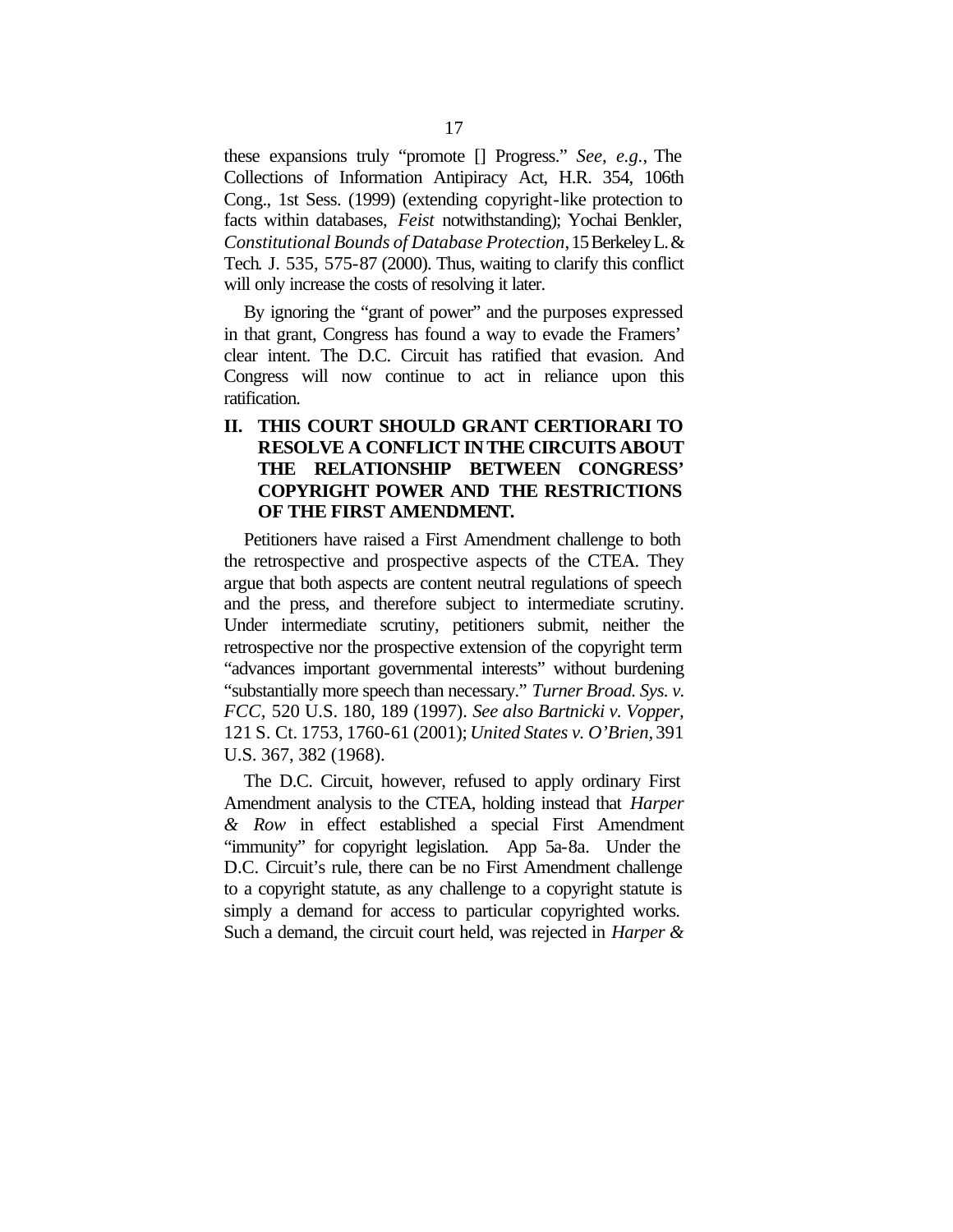*Row*. Thus it follows, the court concluded, that "copyrights are categorically immune from challenges under the First Amendment." App. 6a.

The D.C. Circuit's application of *Harper & Row* is clearly mistaken. It is also in direct conflict with the approach of the Eleventh Circuit. And, more importantly, it evinces a confusion that *Harper & Row* has engendered about whether the First Amendment imposes any constraint on Congress in its enactment of legislation under the Copyright Clause.<sup>8</sup> This conflict is another reason this Court should grant review in this case.

### **A. The D.C. Circuit Has Mistakenly Expanded The Reach Of This Court's Decision In** *Harper & Row*

In *Harper & Row*, this Court was asked to craft a public figure exception in the enforcement of a copyright. *Harper & Row Publishers, Inc. v. Nation Enter.,* 471 U.S. 539, 555-56 (1985). Harper & Row had an exclusive right to President Gerald Ford's autobiography. The Nation Magazine "scooped" part of that work without the copyright owner's consent. In defending against the enforcement of the copyright, The Nation argued that because the matter was of such public importance, First Amendment interests should trump Harper & Row's copyright interests. The Nation would therefore be excused from liability for trespassing on Harper & Row's right. The Nation did not argue that the copyright was invalid, or that copyright law could not extend to works such as this. It simply demanded that the First Amendment give it the right to trespass on the copyright owner's property.

This Court rejected The Nation's argument. As the Court explained, copyright functions as an "engine of free expression," *id.* at 558, by creating an incentive to produce speech that

<sup>&</sup>lt;sup>8</sup> Professor Netanel attributes this confusion both to a misreading of the scope of *Harper & Row* and to a failure of courts to account for changes in First Amendment doctrine that would affect the interaction between the Copyright Clause and the First Amendment. *See* Netanel, *supra*, at 7-12.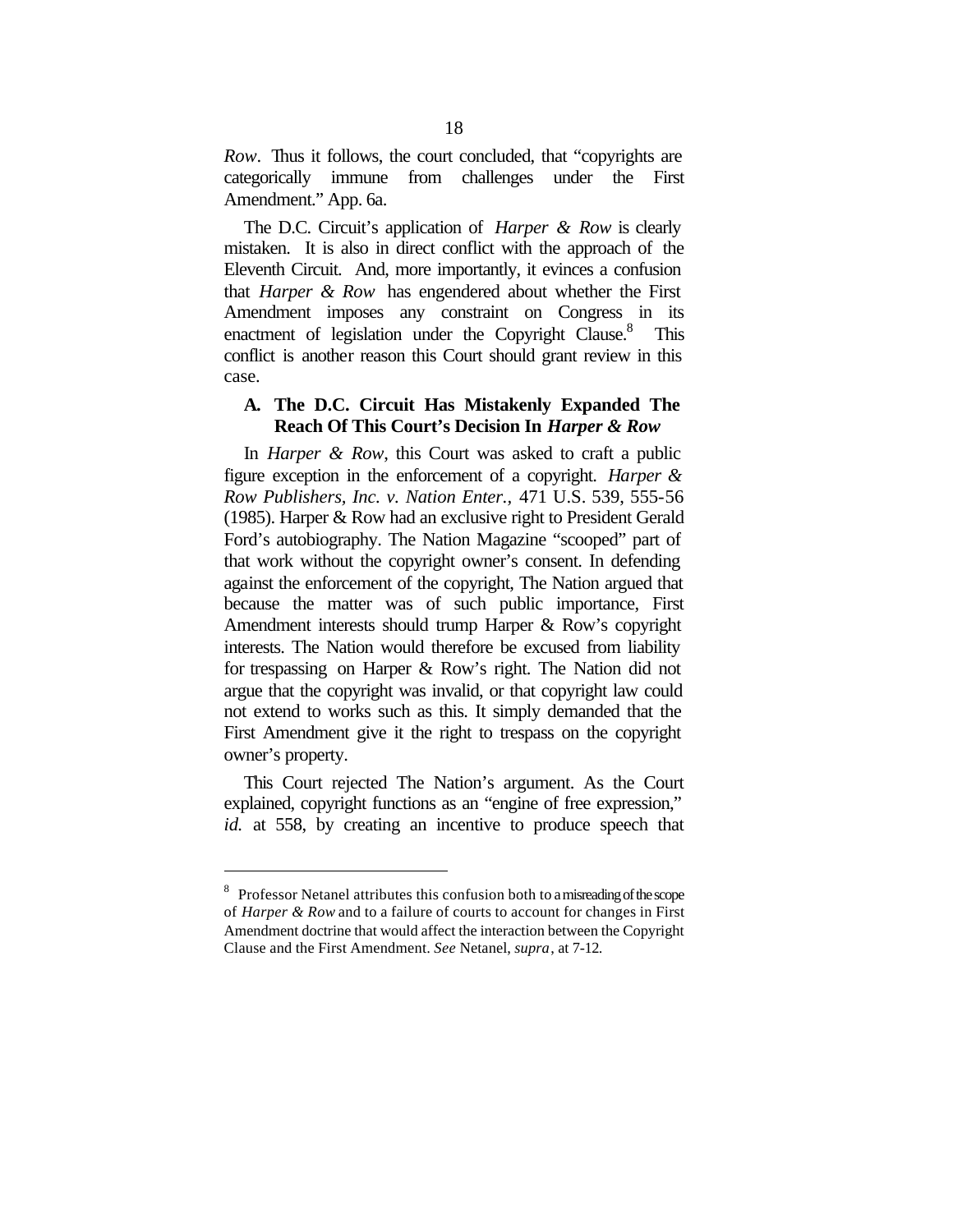otherwise would not be produced. If a work lost its copyright protection simply because it became important, that would destroy much of the speech-inducing effect that copyright law produces. Thus, so long as copyright law regulates expression rather than ideas, *Harper & Row* holds that there is no First Amendment right to trespass on an otherwise legitimate copyright. *Id.* at 558-59. Private owners of intellectual property protected by copyright are able to exercise their rights free of the restrictions of the First Amendment, just as private owners of real property are generally able to exercise their rights free of the restrictions of the First Amendment. *Cf. Lloyd Corp. v. Tanner*, 407 U.S. 551 (1972) (no first amendment right to trespass on real property).

The overwhelming majority of courts applying the *Harper & Row* rule have done so in the same factual context: In these cases, *Harper & Row* is relied upon to deflect a purported First Amendment right of access to otherwise legitimately copyrighted material.<sup>9</sup>

<sup>9</sup> *See*, *e.g.*, *Worldwide Church of God* v. *Philadelphia Church of God*, 227 F.3d 1110, 1115-16 (9th Cir. 2000) (infringement case rejects First Amendment defense) (citing *Harper*); *Religious Tech. Ctr.* v. *Henson*, 1999 U.S. App. Lexis 11828, at \*3 (9th Cir. 1999) (in "copyright infringement action" court relies upon *Harper* to hold "the Copyright Act already embrace[s] First Amendment concerns"); *Cable/Home Comm. Co.* v. *Network Prod., Inc.*, 902 F.2d 829, 850 (11th Cir. 1990) (rejecting "First Amendment" affirmative defense regarding . . . copyright . . . violations," court held "first amendment is not a license to trammel on legally recognized rights in intellectual property") (citing *Harper*) (citations omitted); *New Era Publ'ns* v. *Henry Holt & Co.,* 873 F.2d 576, 584 (2d Cir. 1989) (in injunction action to stop publication of allegedly infringing work, court rejects First Amendment defense: "Our observation that the fair use doctrine encompasses all claims of first amendment in the copyright field . . . never has been repudiated.") (citing *Harper*); *United Video* v. *FCC*, 890 F.2d 1173, 1190-91 (D.C. Cir. 1989) (court rejects petitioners' demand for access to copyrighted works "paid for and authorized under the compulsory licensing scheme" of the Copyright Act, holding "cases in which a first amendment defense is raised to a copyright claim do not utilize [intermediate scrutiny]") (citing *Harper*); *Los Angeles Times* v. *Free Republic*, 2000 U.S. Dist. Lexis 5669, at \*78 (C.D. Ca. 2000) (rejecting defendant's First Amendment defense to copyright infringement,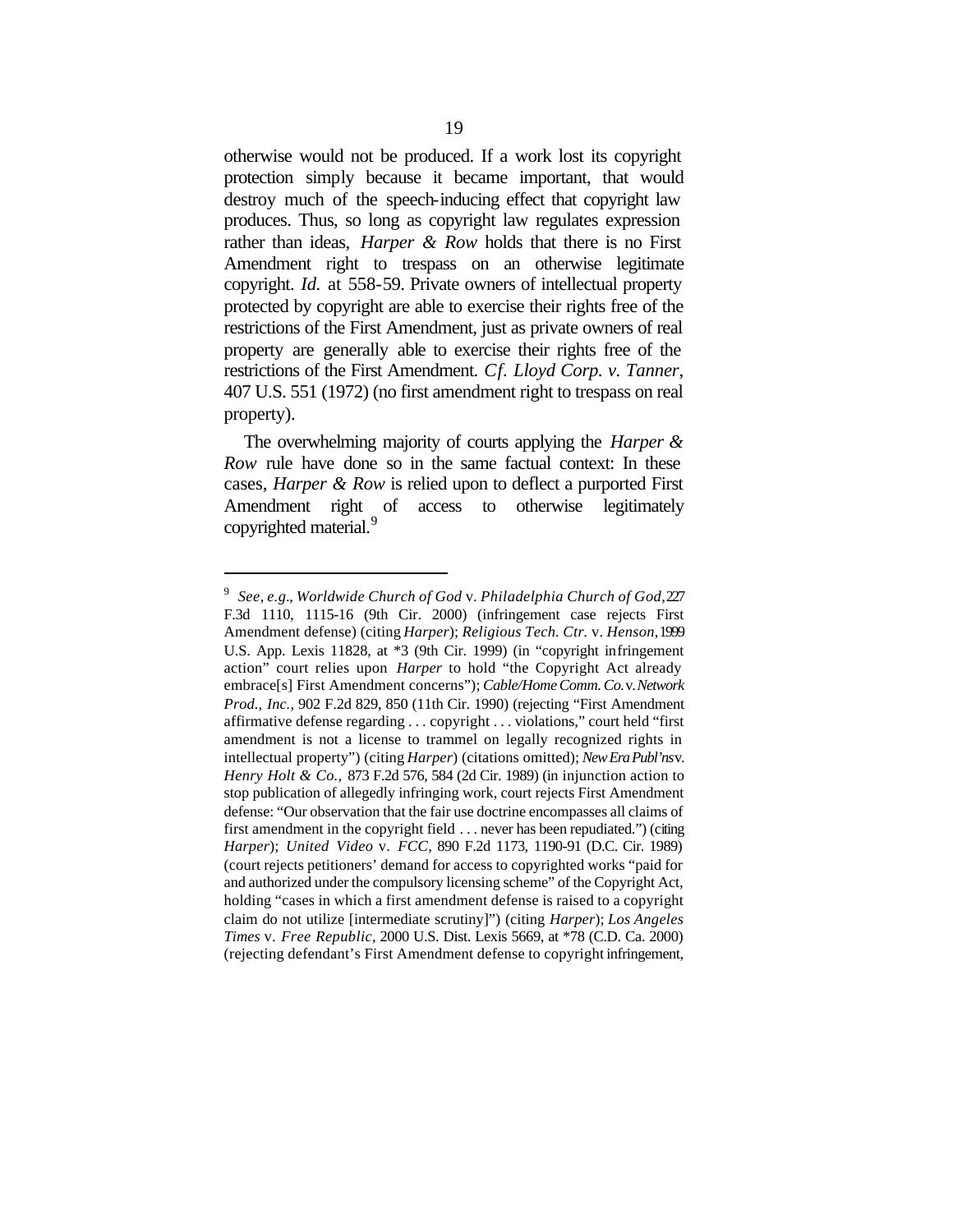The court below has now expanded this unexceptional holding to cover any First Amendment challenge within the domain of copyright—not just to the enforcement of a particular copyright, but also to a challenge of the statutes under which copyrights are established. Because there is no First Amendment right to trespass, the court below has held that there can be no First Amendment right to challenge the legal rule under which the property rights are set.

court held "courts have generally interpreted this discussion in *Harper & Row* to mean that First Amendment considerations are subsumed within the fair use analysis"); *Wojnarowicz* v. *American Family Ass'n*, 745 F. Supp. 130, 146-47 (S.D.N.Y. 1990) (in infringement action, court rejects First Amendment defense) (citing *Harper*); *Consumers Union of United States* v. *New Regina Corp.*, 664 F. Supp. 753, 761 n.10 (S.D. N.Y. 1987) (in infringement action, court rejects First Amendment defense) (citing *Harper*). Other courts have reached the same conclusion without applying *Harper* directly. *See A&M Records, Inc.* v. *Napster, Inc.,* 239 F.3d 1004, 1028 (9th Cir. 2001) (in infringement action, "First Amendment concerns in copyright are allayed by the presence of the fair use doctrine"); *Nihon Keizai Shimbun, Inc.* v. *Comline Bus. Data, Inc.*, 166 F.3d 65, 74-75 (2d Cir. 1999) (rejecting First Amendment defense to injunction enforcing copyright); *Twin Peaks Prod., Inc.* v. *Publ'ns Int'l, Ltd.,* 996 F.2d 1366, 1378 (2d Cir. 1993) (in an infringement action, court concludes "the fair use doctrine encompasses all claims of first amendment in the copyright field"); *Fisher* v. *Dees*, 794 F.2d 432, 434 n.2 (9th Cir. 1986) (rejecting First Amendment defense for parodists); *Roy Export Co.* v. *CBS*, 672 F.2d 1095, 1099-1100 (2d Cir. 1982) (in infringement action, court concludes "no Circuit that has considered the question . . . has ever held that the First Amendment provides a privilege in the copyright filed distinct from the accommodation embodied in the "fair use" doctrine); *Dallas Cowboys Cheerleaders, Inc.* v. *Scoreboard Poster., Inc.,* 600 F.2d 1184, 1188 (5th Cir. 1979) (in infringement action, "first amendment is not a license to trammel on legally recognized rights in intellectual property"); *Wainwright Sec. Inc.* v. *Wall Street Transcript Co.,* 558 F.2d 91, 95 (2d Cir. 1977) (in infringement action, court rejects First Amendment defense); *Georgia Television Co.* v. *TV News Clips of Atlanta*, 718 F. Supp 939, 947 (N.D. Ga. 1989) (in infringement action, court holds "conflicts between interests protected by the first amendment and copyright laws thus far have been resolved by application of the fair use doctrine") (citations omitted); *Walt Disney Co.* v. *Powell*, 698 F. Supp. 10, 12 (D.D.C. 1988), *vacated in part,* 897 F.2d 565 (D.C. Cir. 1990) (First Amendment "gives no right to steal another's statutorily protected intellectual property").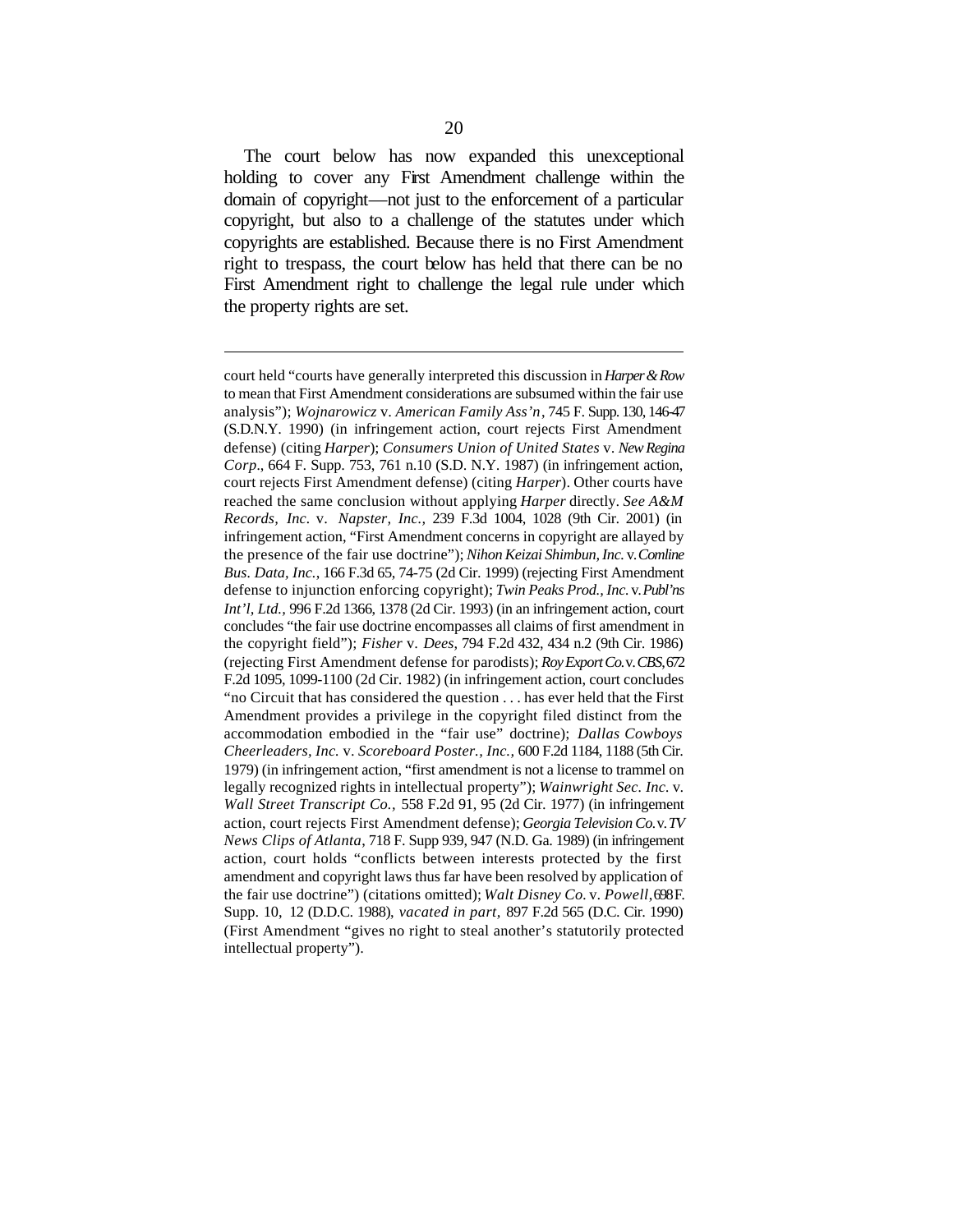That conclusion cannot follow—as the D.C. Circuit's own authority in the context of abortion protester cases shows.<sup>10</sup> In those cases, the D.C. Circuit has rightfully held that there "is no general First Amendment right to trespass." *NOW v. Operation Rescue*, 37 F.3d 646, 655 (D.C. Cir. 1994). But the absence of a "First Amendment right to trespass" cannot mean that an abortion protester cannot challenge the law or injunction establishing the property right that is allegedly trespassed upon. State action *establishing* property rights is fully subject to First Amendment scrutiny, even if private action *exercising* these state established rights is subject to a narrower First Amendment rule. The D.C. Circuit's conclusion to the contrary is simply mistaken. *Cf. Denver Area Educ. Telecomms. Consortium v. FCC,* 518 U.S. 727, 737 (1996) (in reversing the D.C. Circuit's finding of no state action, this Court held that, though editorial decisions by cable system operators are not themselves state action, a statute giving operators such discretion is fully subject to First Amendment review).

<sup>10</sup> That it does not follow can also be seen in the source of the *Harper & Row* rule itself. As many have noted, this Court in *Harper & Row* drew its "definitional balance" from the work of noted copyright scholar Melville Nimmer. *See e.g.,* Netanel, *supra*, at 11-12. Nimmer had first proposed this "balance" between the First Amendment and copyright in an important article published in 1970. Melville B. Nimmer, *Does Copyright Abridge The First Amendment Guarantees of Free Speech And Press?*, 17 UCLA L. REV. 1180 (1970). In that article, Nimmer argued that so long as copyright protected expression only, there should ordinarily be no First Amendment claim that could be raised against the assertion of a copyright. *See id.* at 1197-99.

But in the very same article, Nimmer goes on to address the First Amendment interests affected by a retrospective extension of copyright. He concluded, as petitioners have argued, that such an extension would violate the First Amendment. *Id.* at 1194-95. His "definitional balance" therefore cannot be read to preclude this conclusion.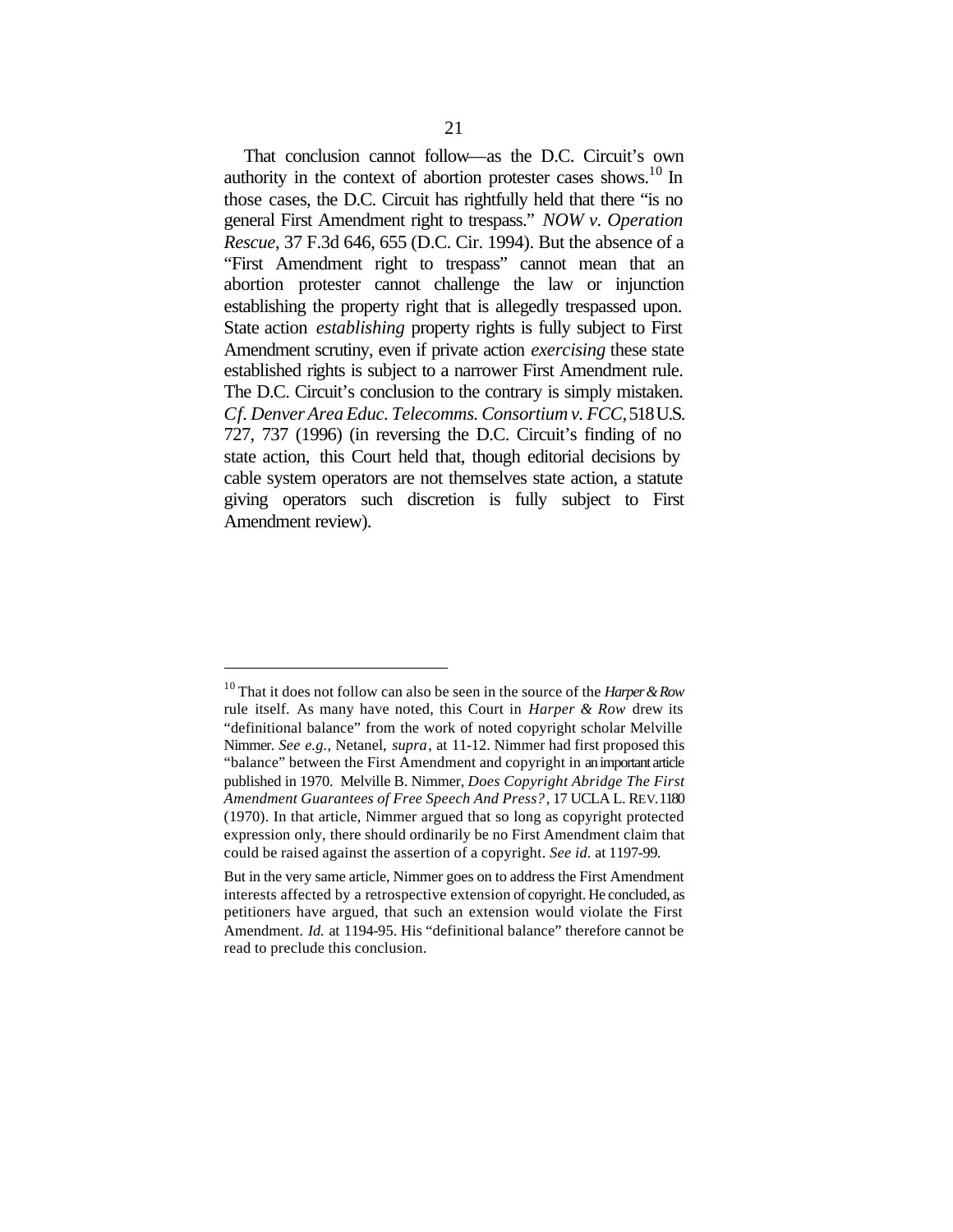#### **B. The Opinion Below Conflicts With The Rule Of The Eleventh Circuit.**

The decision below, refusing to apply ordinary First Amendment analysis to a statute modifying the Copyright Act, is in direct conflict with the Eleventh Circuit.

In *CBS Broadcasting Inc. v. EchoStar Communications Corp.*, No. 00-15378, 2001 WL 1081599 (11th Cir. Sept. 17, 2001), the Court of Appeals for the Eleventh Circuit upheld a provision of the Satellite Home Viewer Act, 17 U.S.C. §119, and Satellite Home Viewer Improvement Act of 1999 ("Improvement Act"), Pub. L. No. 106-133, § 1001 *et seq.*, 113 Stat. 1537, 515 (West Supp. 2001), against a First Amendment challenge. The Improvement Act gave satellite carriers the right to a compulsory license for network programming delivered to private homes in "unserved households." *Id.* at \*1. Defendant EchoStar challenged the statutory scheme, arguing that the distinction the statute drew was content based, and unjustified under the First Amendment.

The Eleventh Circuit rejected EchoStar's First Amendment claim. Unlike the D.C. Circuit, however, the Eleventh Circuit reached this conclusion by applying ordinary First Amendment analysis to the challenged statute. The court treated the Improvement Act as a content neutral regulation of speech. *Id.* at \*14. It thus proceeded to apply intermediate scrutiny to that content neutral copyright regulation, concluding that the restrictions served important governmental interests unrelated to the suppression of speech, and that those restrictions on "First Amendment freedoms [were] no greater than is essential to the furtherance of" those interests. *Id.* at \*14-16.

Although defendant EchoStar was defending against a copyright infringement action brought by CBS and others, *id.* at \*1, and although the Eleventh Circuit, like the D.C. Circuit, treated *Harper & Row* as setting the framework for its analysis, *id.* at \*13, unlike the D.C. Circuit, the Eleventh Circuit did not treat *Harper & Row* as exhausting First Amendment analysis of the Improvement Act. Instead, the Eleventh Circuit expressly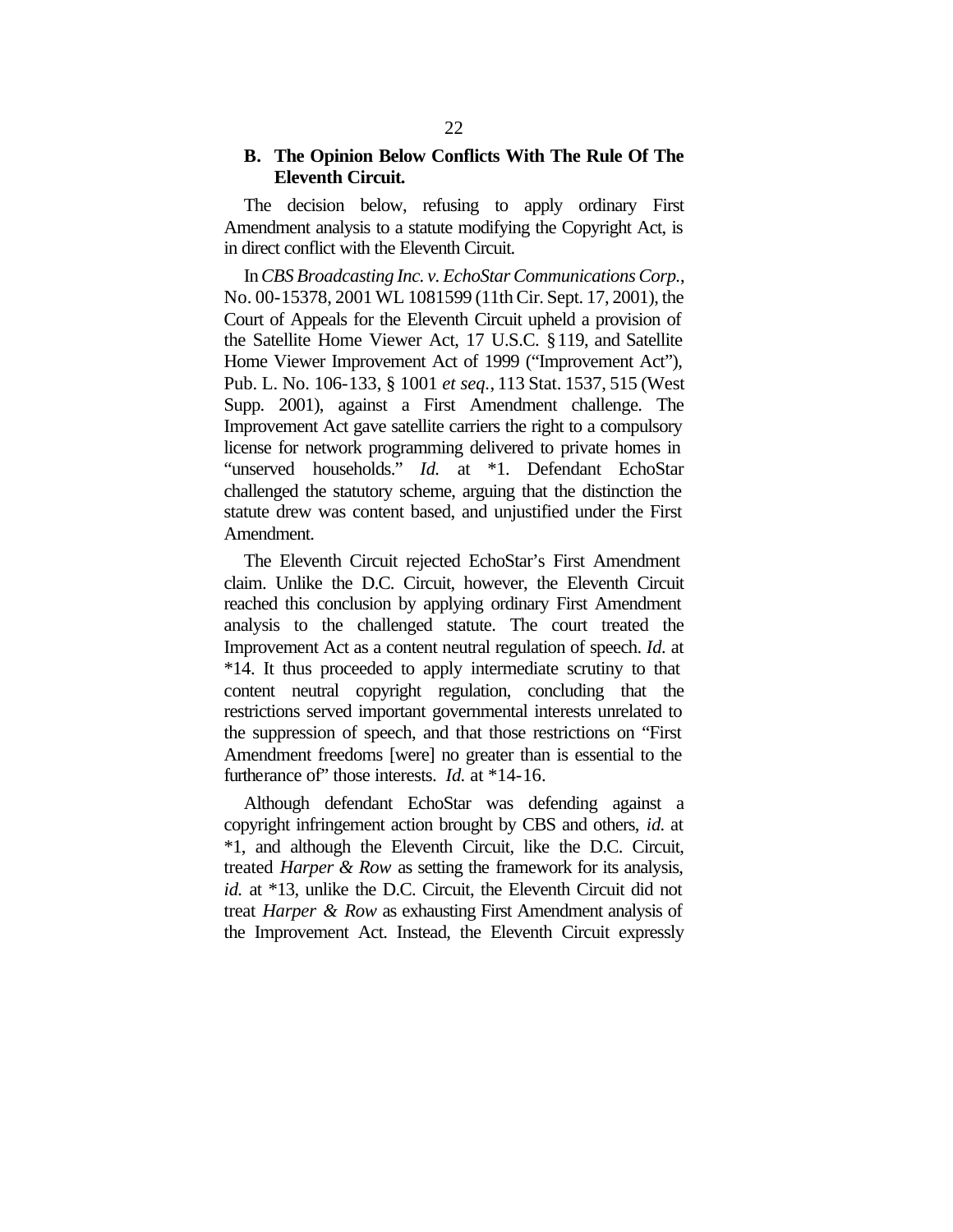weighed the defendant's First Amendment interest according to ordinary First Amendment analysis. Intermediate scrutiny *of the statute* was appropriate, the court held, even though *Harper & Row* had rejected a First Amendment right to trespass *on particular copyrights*. *Id.* at \*15.

Petitioners asked both courts below to apply the same test to the CTEA. Both courts refused. But under the reasoning of the Eleventh Circuit, petitioners would have been entitled to intermediate scrutiny. Indeed, petitioners' claim for intermediate scrutiny would have been stronger analysis than the defendant's in *EchoStar*. Unlike that defendant, petitioners do not claim a right to use otherwise legitimately copyrighted material; petitioners instead argue that the material at issue cannot legitimately be copyrighted. We challenge a statute that purports to create copyrights in a manner that is inconsistent with the First Amendment. But unlike the Court of Appeals for the Eleventh Circuit, neither the District Court nor the D.C. Circuit applied intermediate review of the CTEA. Instead, both courts treated *Harper & Row* as exhausting First Amendment analysis of a copyright statute.

This Court should grant review in this case to resolve this conflict. If *Harper & Row* indeed establishes the rule that copyright law is "immune from challenges under the First Amendment," then that rule is not being followed in at least the Eleventh Circuit, as *EchoStar* demonstrates, nor possibly within the Second Circuit. *See Universal City Studios v. Reimerdes,* 111 F. Supp. 2d 294, 327-29 (S.D.N.Y. 2000) (applying intermediate scrutiny to Digital Millennium Copyright Act) (appeal pending). If, instead, *Harper & Row* simply establishes that the exercise of a copyright by a copyright holder is not subject to intermediate First Amendment scrutiny, then the decision below will shortcircuit ordinary First Amendment review of copyright legislation in a range of related cases. As this confusion follows from *Harper & Row* itself, this Court should grant review to clarify the scope of the principle announced in *Harper & Row*.

Petitioners submit that outside the context of a First Amendment challenge to the assertion of an otherwise legitimate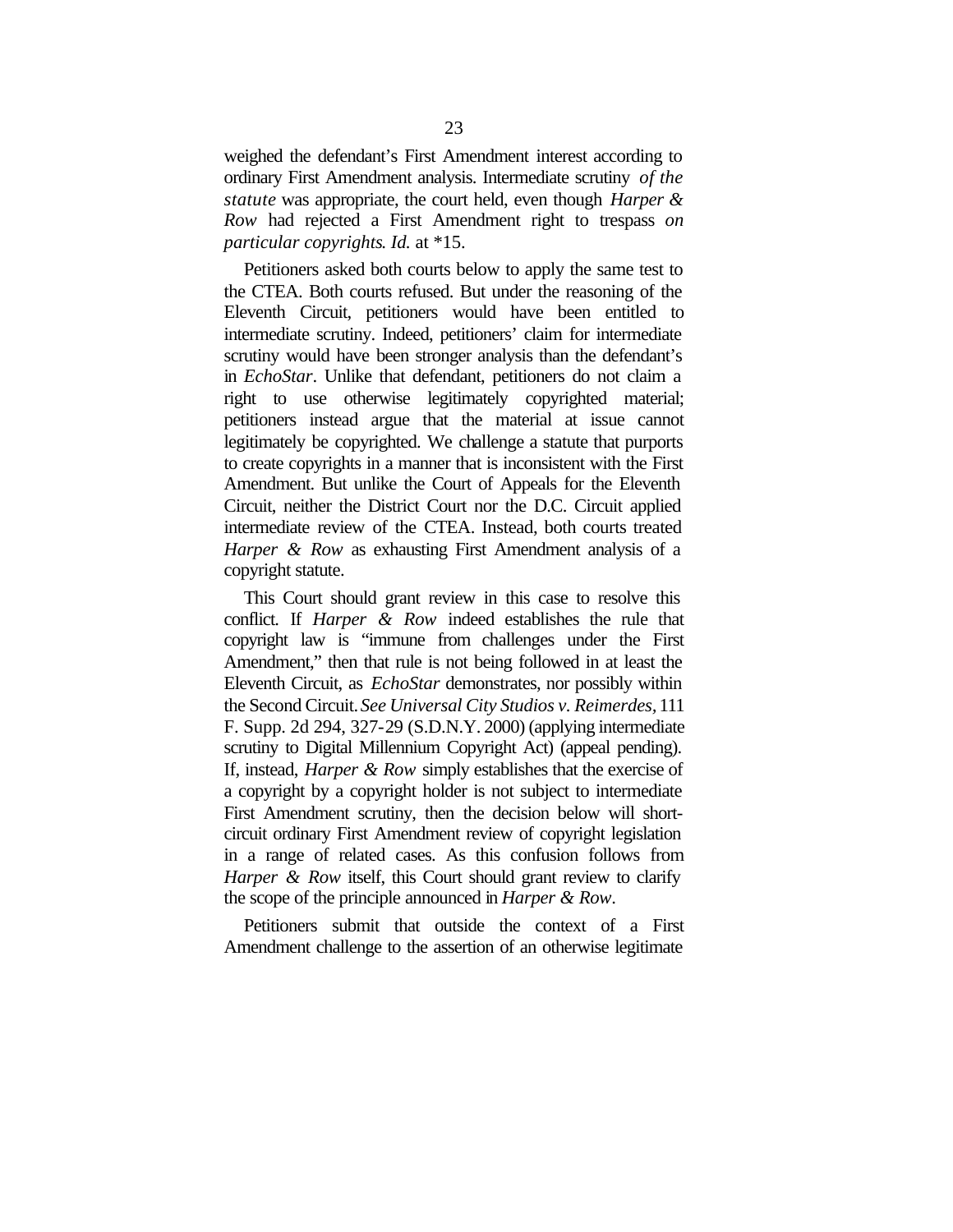copyright (*i.e.,* a First Amendment right to trespass), ordinary First Amendment analysis should apply. There is no textual reason to exempt copyright law from ordinary First Amendment analysis. Nor is there any history to suggest that the Framers imagined copyright law to be exempt from First Amendment review. To the contrary, at least some expected that the First Amendment would be a check against unrestrained copyright power.<sup>11</sup> If a *sui generis* trademark law gets ordinary First Amendment review, *San Francisco Arts & Athletics, Inc. v. U.S. Olympic Comm.*, 483 U.S. 522 (1987), and regulations of the treasury governing currency get ordinary First Amendment review, *Regan v. Time, Inc.*, 468 U.S. 641 (1984), then petitioners submit that copyright law is also constrained by the ordinary rules of the First Amendment.<sup>12</sup>

 $11$  As a delegate to the Pennsylvania ratifying convention argued, in support of a First Amendment,

Tho[ugh] it is not declared that Congress have a power to destroy the liberty of the press; yet, in effect, they will have it .… They have a power to secure to authors the right of their writings. Under this, they may license the press, no doubt; and under licensing the press, they may suppress it.

<sup>2</sup> THE DOCUMENTARY HISTORY OF THE RATIFICATION OF THE CONSTITUTION: RATIFICATION OF THE CONSTITUTION BY THE STATES: PENNSYLVANIA 454 (Merrill Jensen ed., 1976).

 $12$  For a catalogue of contexts in which the First Amendment has been held to constrain private rights, see Netanel, *supra*, at n.12 (including private rights of privacy, protection against intentional infliction of emotional distress, libel, trademark, tortious interference with business relations, right of publicity, and trade secret protection).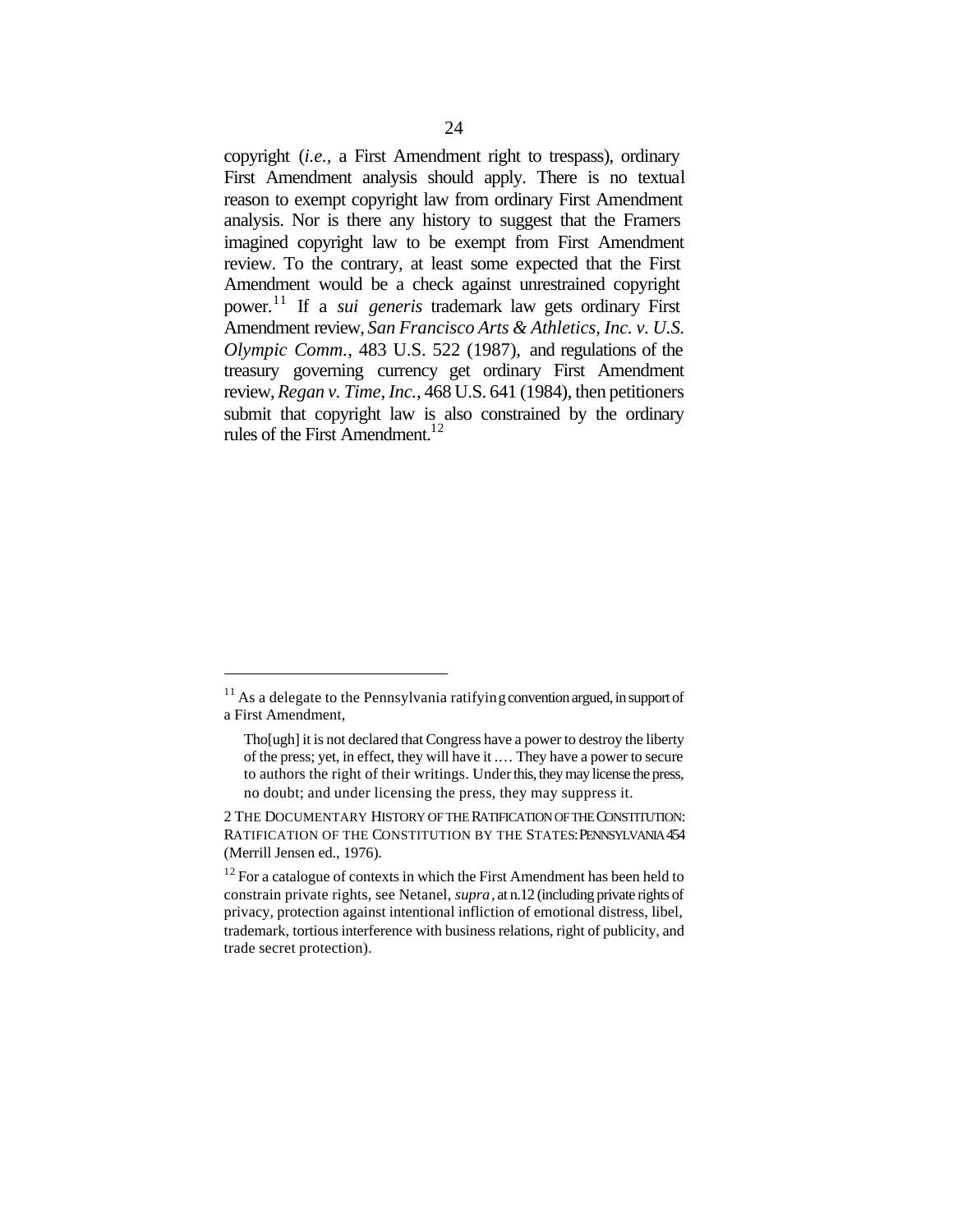#### **CONCLUSION**

For the forgoing reasons, petitioners submit that this Court should grant review in this case to reverse the holding of the D.C. Circuit with respect to Congress' power to grant copyrights retrospectively under the Copyright Clause. Petitioners would also ask this Court to remand the case to the District Court to apply intermediate scrutiny under the First Amendment to both the retrospective and prospective aspects of the CTEA.<sup>13</sup>

Respectfully submitted,

GEOFFREY S. STEWART DANIEL H. BROMBERG H. BRIAN HOLLAND JONES, DAY, REAVIS & POGUE 51 Louisiana Ave., N.W. Washington, D.C. 20001 (202) 879-3939

 $\overline{a}$ 

LAWRENCE LESSIG (*Counsel of Record*) CENTER FOR INTERNET & **SOCIETY** Stanford Law School 559 Nathan Abbott Way Stanford, CA 94305 (650) 736-0999

<sup>&</sup>lt;sup>13</sup> This case also presents a question for review about whether a Court of Appeals must ignore an argument made by an *Amicus* for a claim properly raised simply because a party has not expressly adopted that argument in its brief. In the court below, *Amicus* Eagle Forum argued that the "promote the Progress of Science" clause was an independent constraint on Congress' Copyright Clause power. While petitioners expressly embraced that argument at oral argument, App. 29a (Sentelle, J., dissenting), the D.C. Circuit held that *Ashwander* v. *Tennessee Valley Authority*, 297 U.S. 288, 346 (1936) (Brandeis, J., concurring), required that it could not consider the argument of *Amicus*. This conclusion is wrong as an application of *Ashwander*, but this Court need not resolve this error. Because there is no doubt that petitioners have raised and properly preserved the claim that the extension of copyright terms is beyond Congress' Copyright Clause power, App. 31a (Sentelle, J., dissenting), and because the court below nonetheless considered and rejected the argument of *Amicus*, App. 11a-12a, 25a, there is technically no need for the Court to review this question in this appeal. Nonetheless, petitioners raise the question, and would defend the *Amicus's* right, to give this Court the opportunity to clarify the role of *amici* in argument.